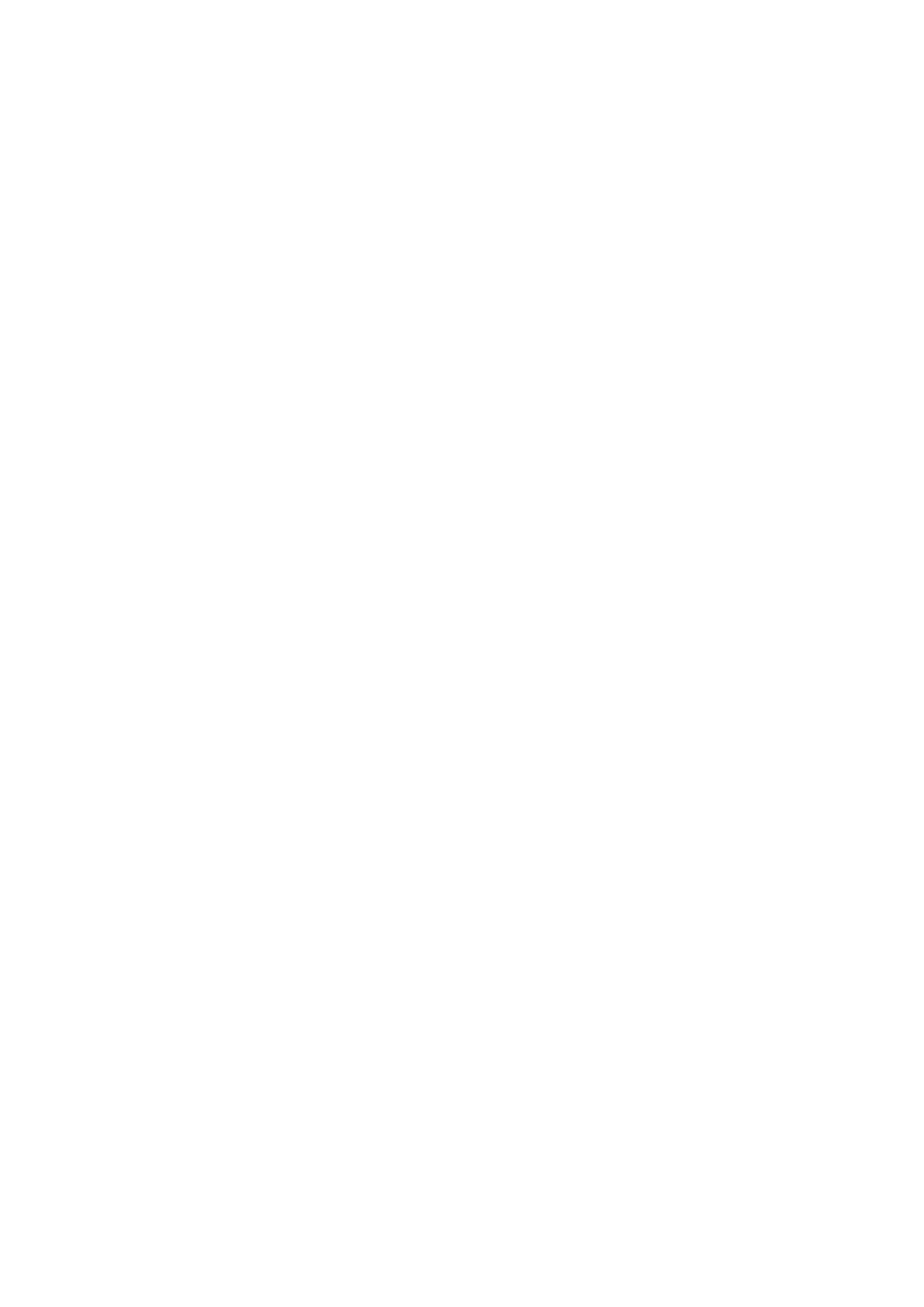# Studies in Language Variation and Change 2:

# *Shifts and Turns in the History of English*

Edited by

Elise Louviot and Catherine Delesse

Cambridge **Scholars** Publishing

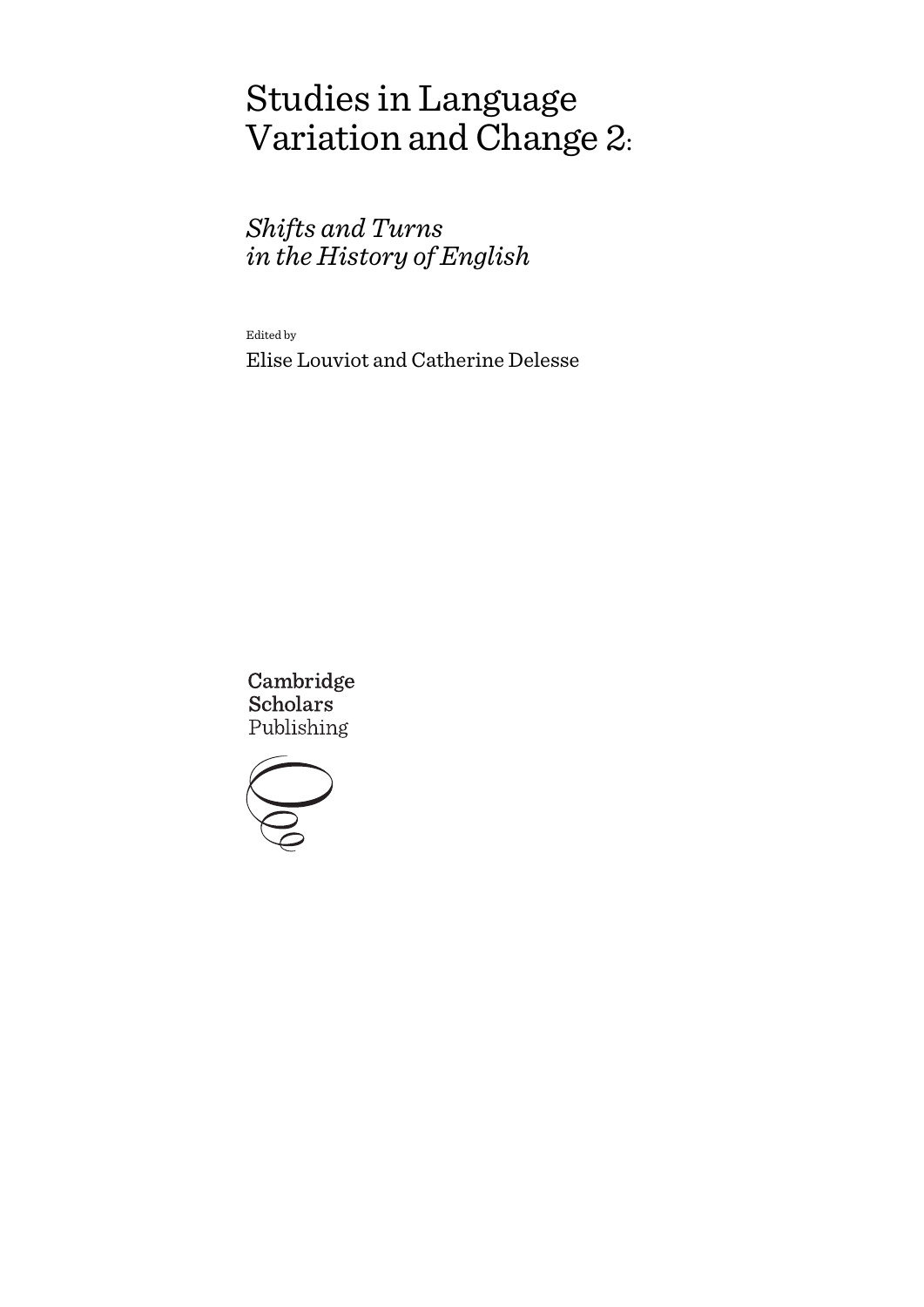Studies in Language Variation and Change 2: Shifts and Turns in the History of English

Edited by Elise Louviot and Catherine Delesse

This book first published 2017

Cambridge Scholars Publishing

Lady Stephenson Library, Newcastle upon Tyne, NE6 2PA, UK

British Library Cataloguing in Publication Data A catalogue record for this book is available from the British Library

Copyright © 2017 by Elise Louviot, Catherine Delesse and contributors

All rights for this book reserved. No part of this book may be reproduced, stored in a retrieval system, or transmitted, in any form or by any means, electronic, mechanical, photocopying, recording or otherwise, without the prior permission of the copyright owner.

ISBN (10): 1-5275-0030-6 ISBN (13): 978-1-5275-0030-3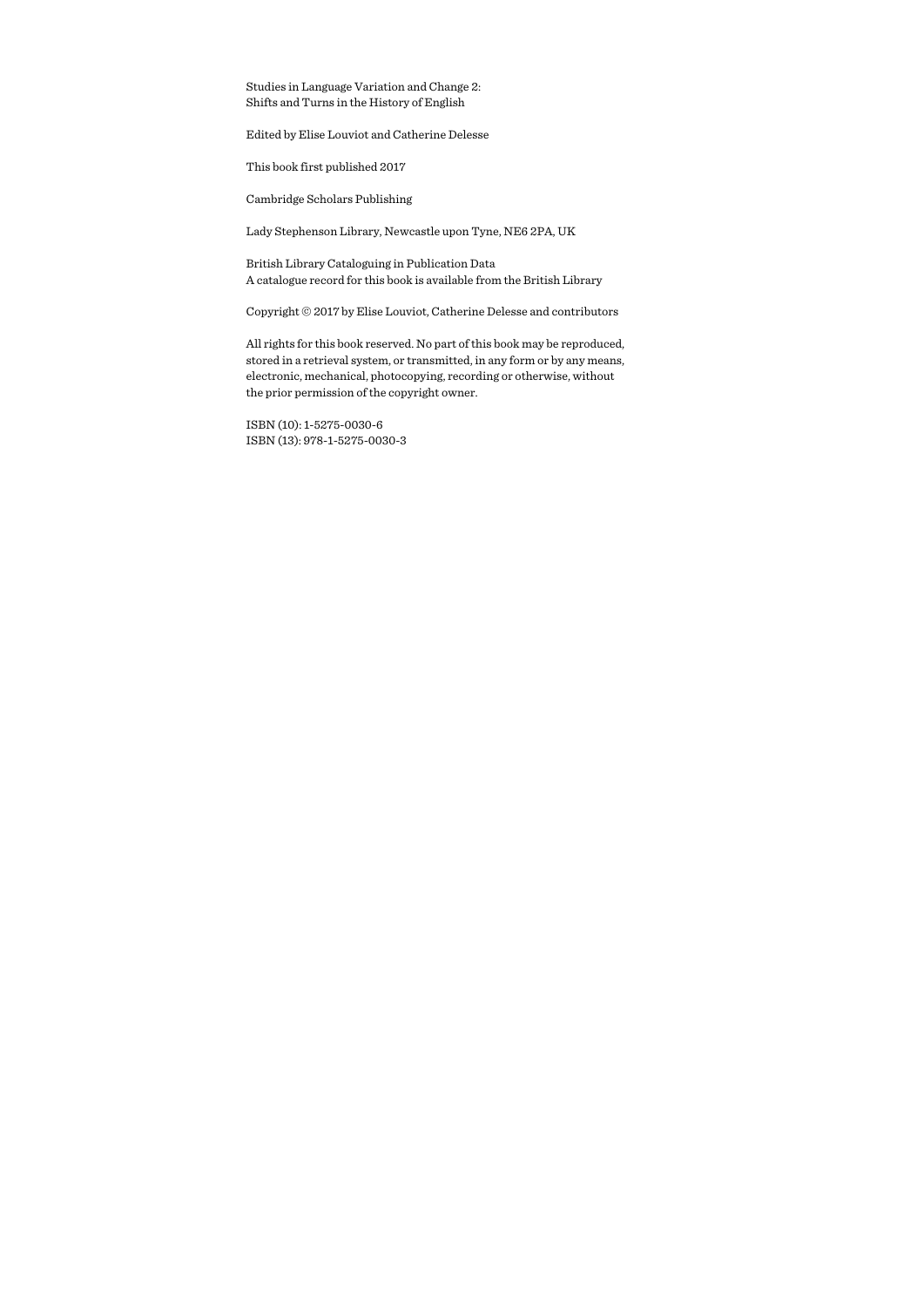# TABLE OF CONTENTS

| Why English Uses Different Quantifiers to Express Uncountable<br>and Countable Multeity and Paucity: Much vs. Many and Little vs. Few<br>Xavier Dekeyser |
|----------------------------------------------------------------------------------------------------------------------------------------------------------|
| On the Metaphor-Metonymy Interface in Zoosemy: The Case of tail<br>Robert Kiełtyka                                                                       |
| Investigating Semantic Change in Derivational Morphology<br>Marion Schulte                                                                               |
| Grammatical Gender Variation in Old English Inanimate Nouns<br>Oxana Kharlamenko                                                                         |
| From "Alfred King" to "The King Alfred": Changes in the Use of Proper<br>Names with Titles in the Anglo-Saxon Chronicle<br>Elżbieta Sielanko-Byford      |
| Chapter Six<br>A Diachronic Analysis of Internal Vowel Alternation in the English<br>Verbal Past Tense Conjugation System<br>Elena Even-Simkin           |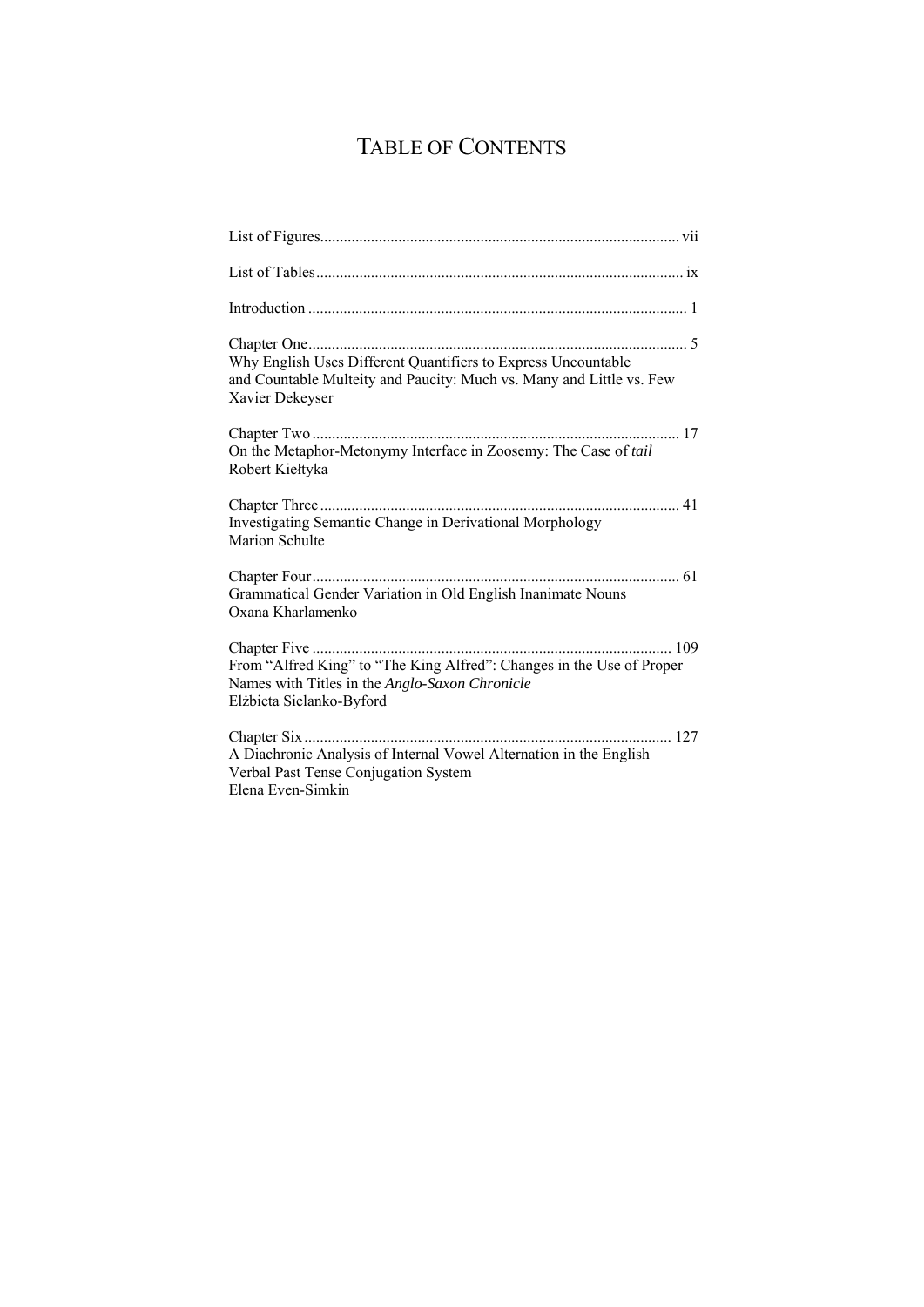| Now Say 'Ah': Internal Factors of Shifting and the English Low<br><b>Vowel Space</b><br>Thomas Kettig                                                                                               |     |
|-----------------------------------------------------------------------------------------------------------------------------------------------------------------------------------------------------|-----|
| English and French in Medieval England: Spoken Bilingualism<br>or Code Diglossia?<br>Richard Ingham                                                                                                 |     |
| Chapter Nine<br>Code-Switched Adjectives in Macaronic Sermons<br>Mareike Keller                                                                                                                     |     |
| Studying French-Origin Middle English Lexis Using the Bilingual<br>Thesaurus of Medieval England: A Comparison of the Vocabulary<br>of Two Occupational Domains<br>Louise Sylvester & Imogen Marcus | 217 |
| Nineteenth-Century French Cuisine Terms and their Semantic<br>Integration into English<br>Julia Schultz                                                                                             | 229 |
|                                                                                                                                                                                                     |     |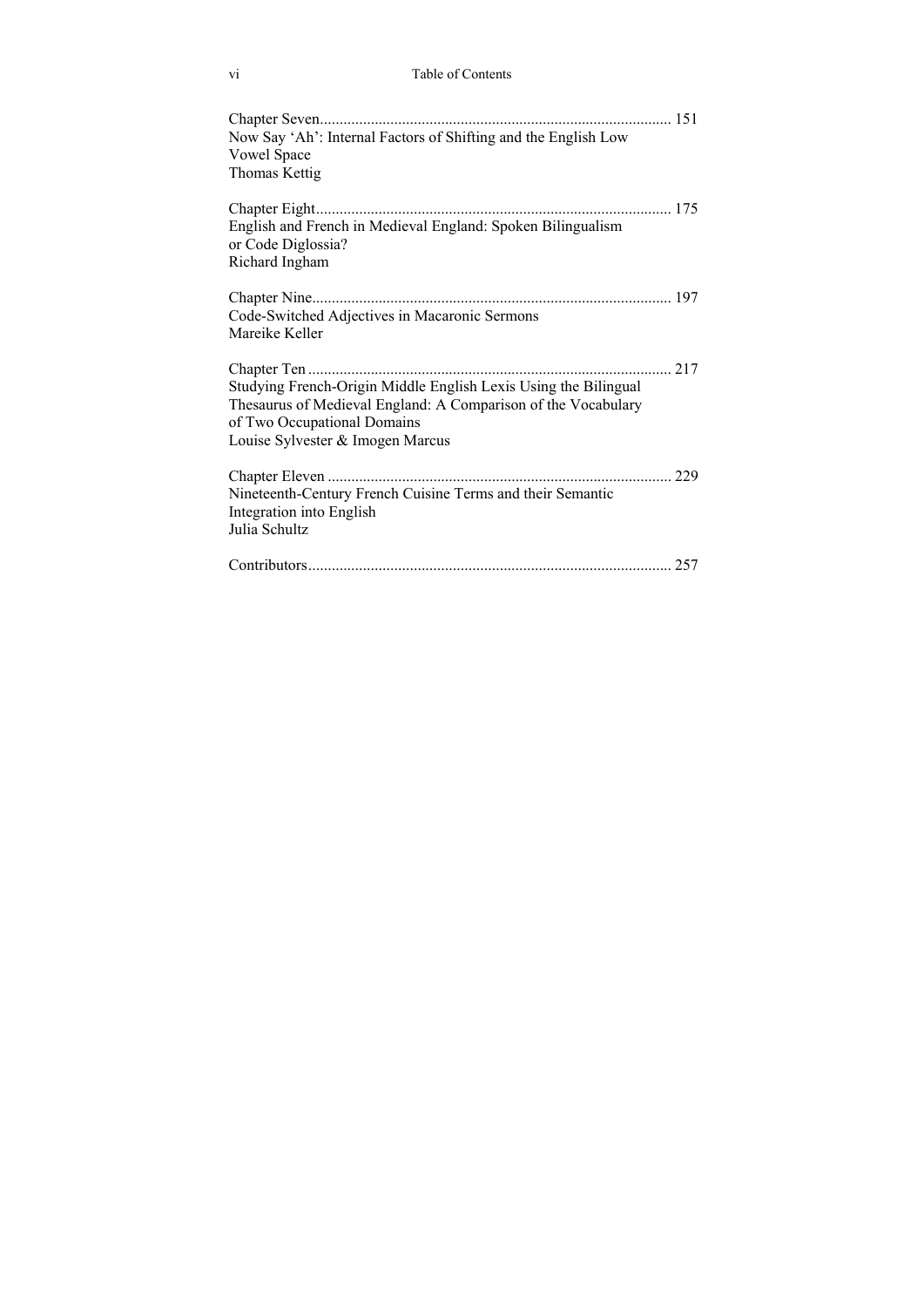# LIST OF FIGURES

- 3-1: Semantic map of Middle English ‒*ship* neologisms
- 3-2: Semantic map of Present-Day English ‒*ship* neologisms
- 3-3: Semantic map of Middle English ‒*hood* neologisms
- 3-4: Semantic map of Present-Day English *-hood* neologisms
- 3-5: Semantic map of Middle English ‒*dom* neologisms
- 3-6: Semantic map of Present-Day English ‒*dom* neologisms
- 6-1: *Backing* Process in Modern English IVA Forms
- 6-2: *Backing* Process in the Compound IVA Verbs in ModE
- 7-1: Directions of movement in chain shifts along peripheral and nonperipheral tracks as outlined in Labov (1994, 2010) (Principles I and II)
- 7-2: The PGmc shift. Stage (a) took place between PIE and PGmc, while (b) took place between PGmc and PNWGmc
- 7-3: The low vowel changes associated with the Great Vowel Shift (a) and the low vowel duration split in its aftermath (b)
- 7-4: The Northern Cities Shift
- 7-5: The Canadian Shift, as modeled by Roeder and Jarmasz (2010: 398)
- 7-6: The Canadian Shift, as modeled by Boberg (2005: 149)
- 7-7: Apparent-time studies of the Canadian Shift, with generation groups' birth dates
- 7-8: Progression of the CS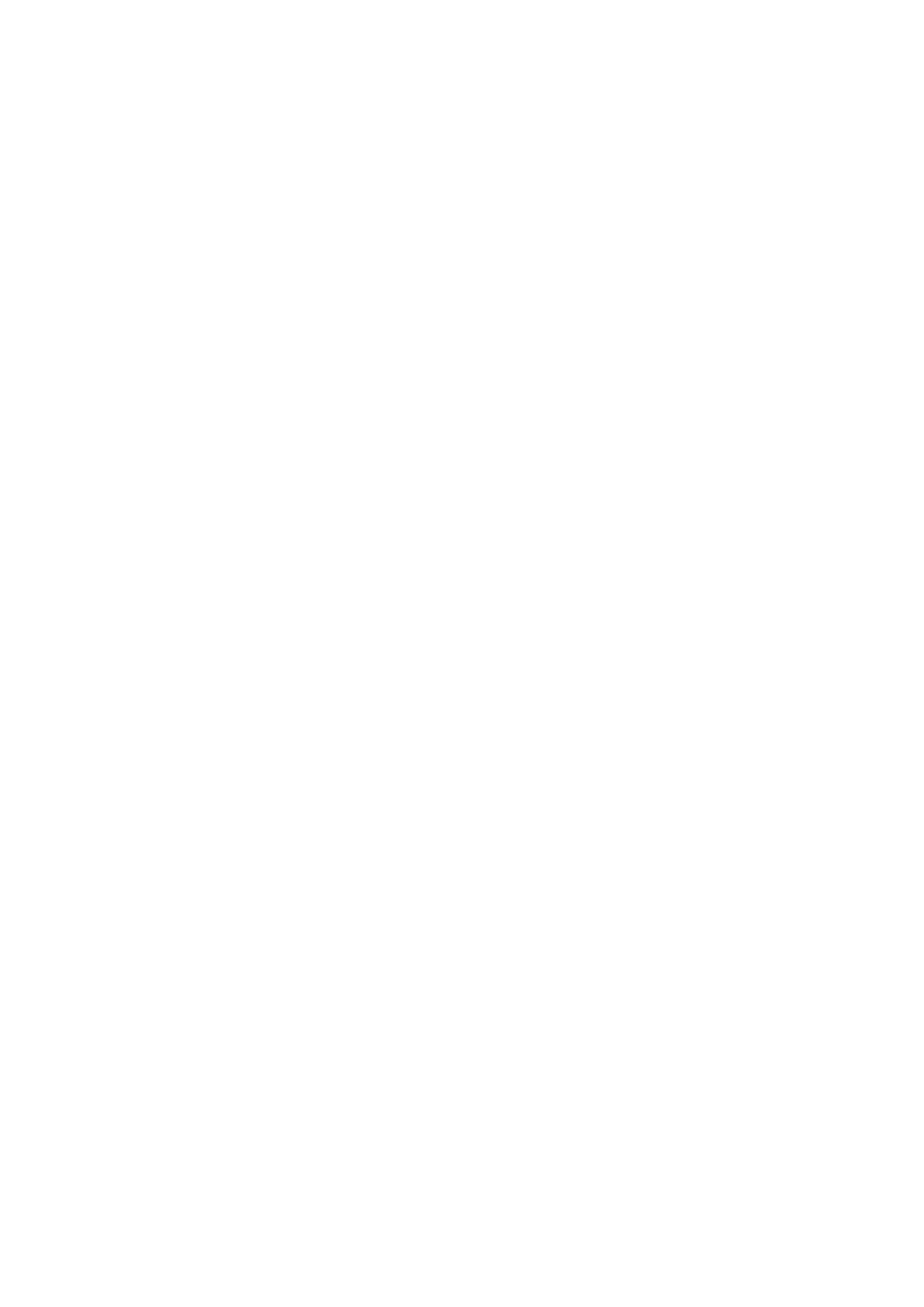## LIST OF TABLES

- 1-1: Multeity and paucity
- 3-1: Readings of Middle English ‒*ship* derivatives with examples
- 3-2: Readings of Present-Day English ‒*ship* derivatives with examples
- 3-3: Readings of Middle English ‒*hood* neologisms with examples
- 3-4: Readings of Present-Day English –*hood* neologisms with examples
- 3-5: Readings of Middle English ‒*dom* neologisms with examples
- 3-6: Readings of Present-Day English ‒*dom* neologisms with examples
- 4-1: The main declensional classes of OE nouns (adapted from Campbell 1969)
- 4-2: Declensional markers if strong adjectives
- 4-3: OE demonstrative pronouns
- 4-4: OE  $3^{\text{rd}}$  person pronouns
- 4-5: The distribution of *þis* in *Peri Didaxeon*
- 4-6: Simple and complex determiners in *Peri Didaxeon*
- 4-7: The development of Indo-European grammatical gender (Luraghi 2009, 12)
- 4-8: The distribution of masculine and neuter pronouns referring to inanimates in subject and object positions according to Ihalainen (1991)
- 4-9: Parameters of gender variation
- 5-1: Æ*lfred cyning* structures in *Chronicle* A
- 5-2: Æ*lfred cyning* structures in *Chronicle* E
- 5-3: Æ*lfred se cyning* Constructions in *Chronicle* A
- 5-4: Æ*lfred se cyning* Constructions in *Chronicle* E
- 5-5: *Se cyning* Æ*lfred* Structures in *Chronicle* A
- 5-6: *Se cyning* Æ*lfred* Structures in *Chronicle* E
- 5-7: *Se cyning Ælfred*, *Ælfred se cyning* and *Ælfred cyning* structures in *Orosius, Bede and the Chronicle*
- 6-1: Indo-European Vowel Variations Series
- 6-2: The Seven "Strong" OE Verb Classes
- 6-3: The *Backing* Process in the Seven "Strong" OE Verb Classes
- 6-4: The *Backing* Process of the Originally "Strong" Modern English IVA Verbs
- 6-5: The *Backing* Process of the Originally "Strong" and "Weak" Compound ModE and OE IVA Verbs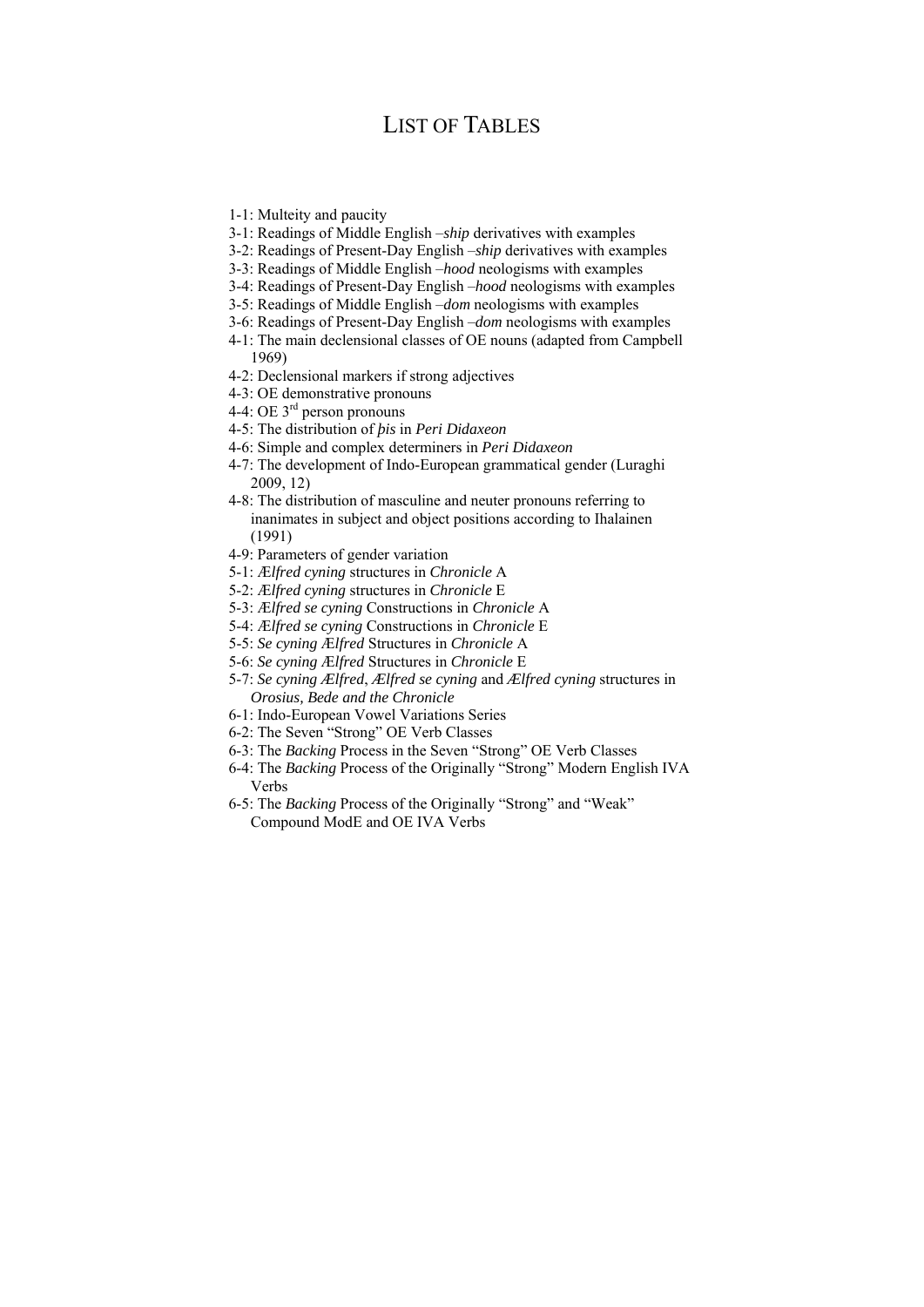- 7-1: Etymology of key words representing vowel classes. Points at which these words contained long or short monophthongal low vowels are shaded (PIE sources: Watkins<sup>‡</sup> 2000, Ringe<sup>†</sup> 2006; PGmc and OE source: Kroonen 2013; ME sources: Lass 1976, Minkova 2014)
- 7-2: Evolution of low vowels from EModE (and Early ModE) to ModE varieties (Sources: Wells 1982, Moulton 1984, Minkova 2014)
- 7-3: Census data, populations of Canada's three largest cities (Statistics Canada 2011)
- 8-1: Some French loans in English occupational domains
- 8-2: Frequencies of OV and VO constructions in clauses with auxiliary verbs in the two data sources
- 9-1: Morpheme types under the 4-M-Model (Myers-Scotton and Jake 2000)
- 9-2: Language of lexical and functional elements in bilingual clauses.  $N =$ 192
- 9-3: Recurrent mixing patterns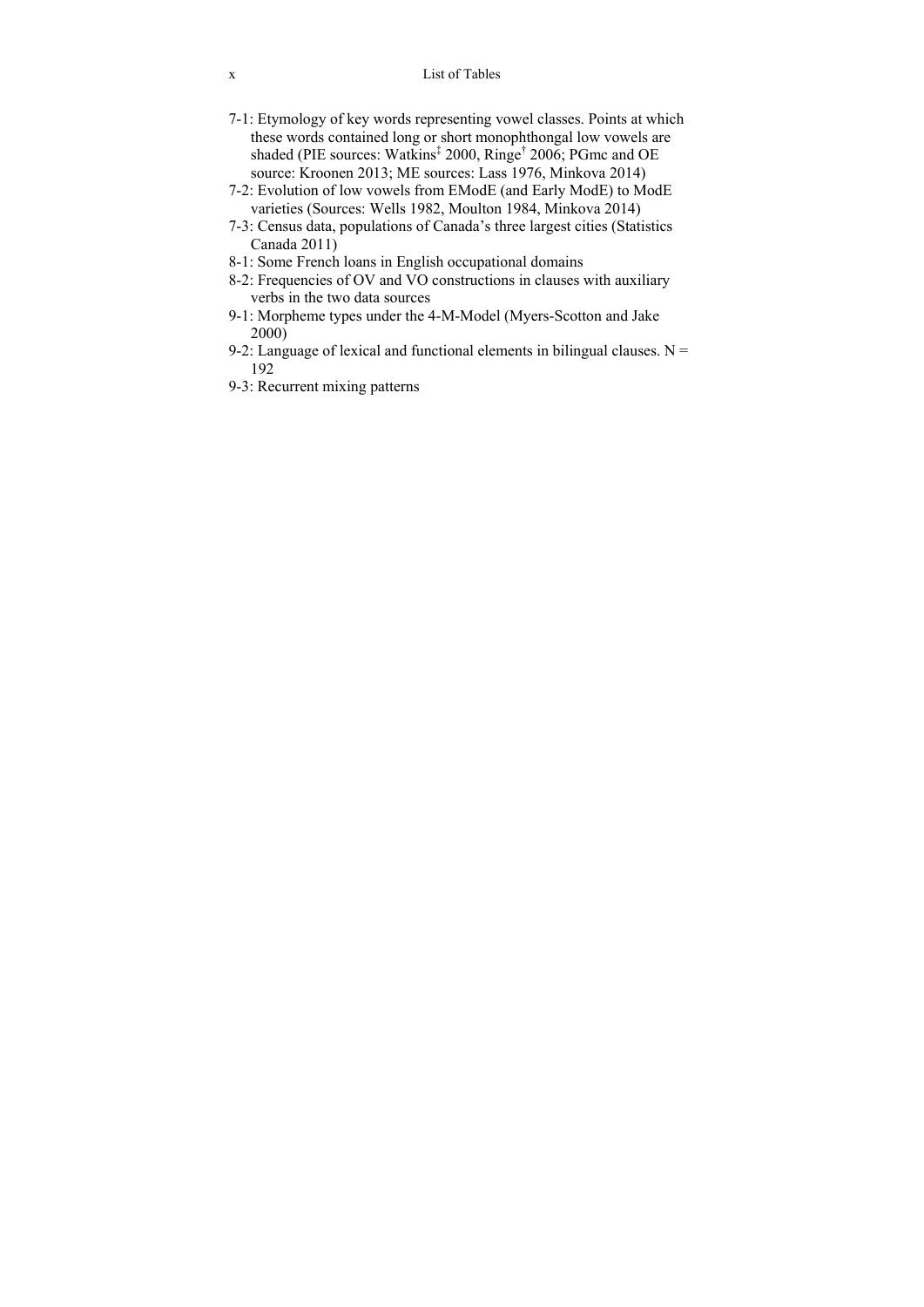### **INTRODUCTION**

English is by far the most studied language in the world today, both as a tool of communication for foreign learners and as the object of scholarly analysis, and has been so for some time. And yet there is still much left to discover. Not only is English continuing to spread and evolve in multiple directions around the globe today, but its history is hardly set in stone. Over the past decades, new editions have made manuscript texts available to a larger audience for the first time, new corpora and corpus-based projects have facilitated systematic analysis, and new approaches have offered thought-provoking insights. Historical linguistics is alive and well, and the present volume reflects the diversity and dynamism of the field, with studies dealing with a variety of topics in morphology, semantics, syntax, phonology and language contact, ranging chronologically from Proto-Indo-European times to the present day.

It might arguably have been possible to organize this volume according to such subfields of historical linguistics. However, given that linguists do not work in isolation from each other, and that many of the papers presented here combine insights from different subfields in order to shed light on important linguistic phenomena, any form of grouping along those lines would necessarily be artificial.

We have chosen to open this volume with a paper by the late **Xavier Dekeyser**, who, regrettably, passed away in 2016 and will be sorely missed. The paper explores instances of *many*, *much*, *few* and *little* in the Helsinki Corpus of Old English and the Middle English Dictionary to explain how English came to develop a set of quantifiers differentiating countable and uncountable nouns. In particular, it is shown that both *much* and *little* were originally grounded in the logical domain of extent, which explains why they were more often used with uncountable nouns from the outset, even though it is only in the Modern English period that their use with countable nouns disappears.

**Robert Kiełtyka** uses cognitive semantics to shed light on a particular subtype of semantic evolution: how a lexical item denoting an animal body part (*tail*) can come, through a complex interplay of metaphorisation and metonymisation processes, to be used to describe certain types of human being or certain types of action typically performed by human beings. On the basis of several dictionaries (in particular the Oxford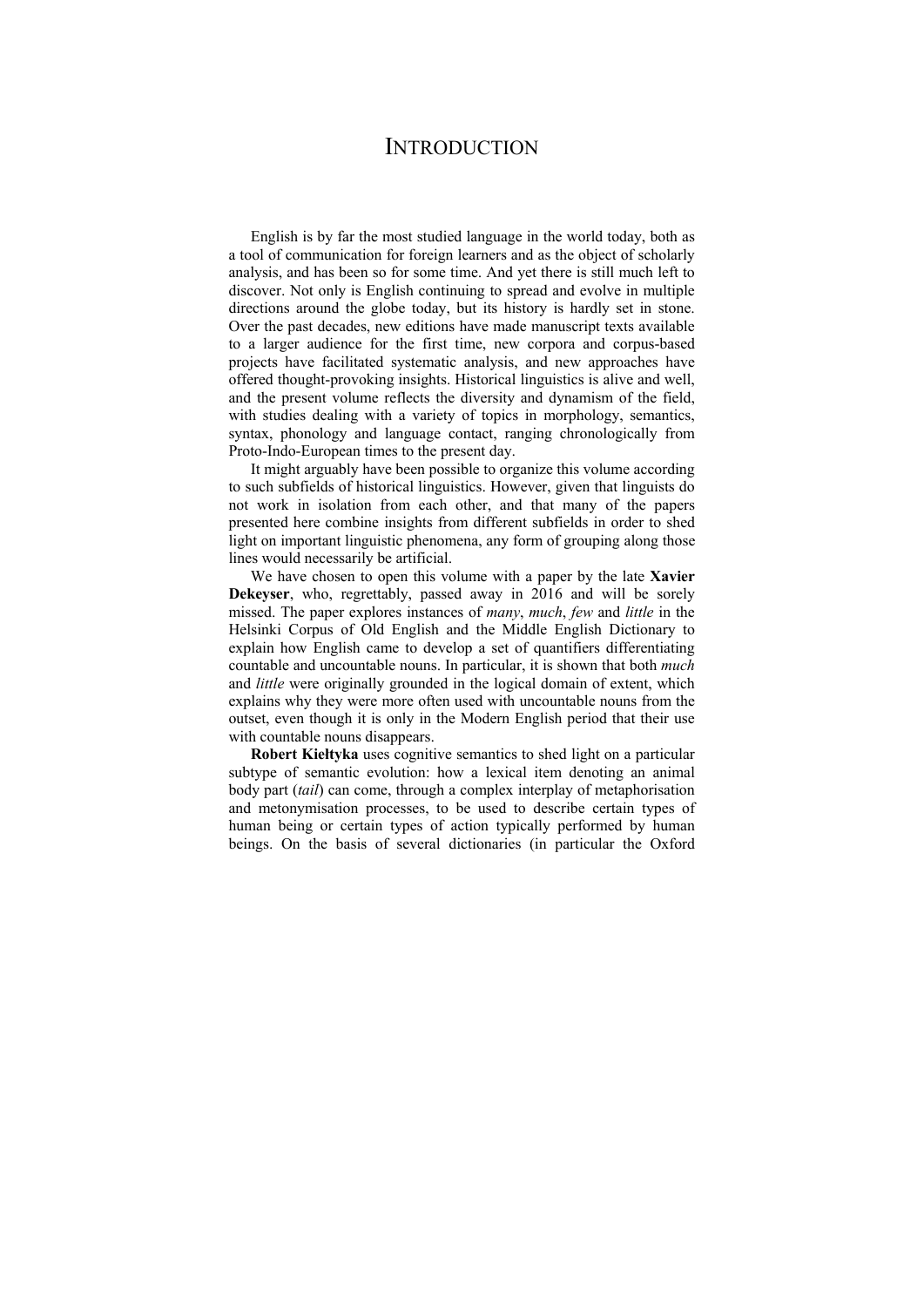English Dictionary and the Middle English Dictionary, but also a number of dictionaries of English slang) he traces the development of the numerous relevant meanings the word *tail* came to convey between the Middle English and the Present-Day English periods.

**Marion Schulte**'s aim is to investigate semantic change in an area where its presence has not always been acknowledged: that of derivational morphology. Linguists working on various languages have expressed doubts regarding whether derivational affixes are likely to show significant semantic evolution over time, but Marion Schulte shows that the English native nominal suffixes *-hood*, -*dom*, and -*ship* all undergo some degree of semantic change between Middle English and Present-Day English, even if the nature and extent of that change varies significantly from one suffix to another.

The next two papers are concerned exclusively with Old English. **Oxana Kharlamenko** offers an empirical analysis of inanimate nouns which have been assigned different genders in Old English dictionaries to determine which show genuine gender variability and which reflect other phenomena, in particular disagreement, which may reflect the dissolution of the grammatical gender system towards the end of the period. **Elżbieta Sielanko-Byford** examines three competing constructions used to express a proper noun with a rank or title (of the types *Ælfred cyning*, *Ælfred se cyning* and *se cyning Ælfred*), to determine how the competition between the three structures played out over time and which factors determine the structure that will be favoured in a given text. Her analysis is based on the earlier and later entries of Manuscripts A and E of the *Anglo-Saxon Chronicle*, which span the period from the late  $9<sup>th</sup>$  to the early  $12<sup>th</sup>$  century.

The two following papers are concerned with phonology, albeit from very different perspectives. **Elena Even-Simkin** studies the evolution of internal vowel alternation in English verb forms to account for the resilience of the phonological phenomenon even though it has come to be viewed as irregular. She argues that systematicity and iconicity account for its persistence today. **Thomas Kettig** looks at Labov's vowel-shifting framework to find out to what extent it explains the recognised (or presumed) changes in the English low vowel space from Proto-Indo-European to the present day. In particular, he examines interesting contemporary data provided by the ongoing Canadian Shift, which have implications for the understanding of Labov's model, particularly regarding how the notion of peripherality should be construed.

The four papers concluding this collection share a common interest in the nature and impact of contact with Romance languages on English. **Richard Ingham** questions the conditions of language contact between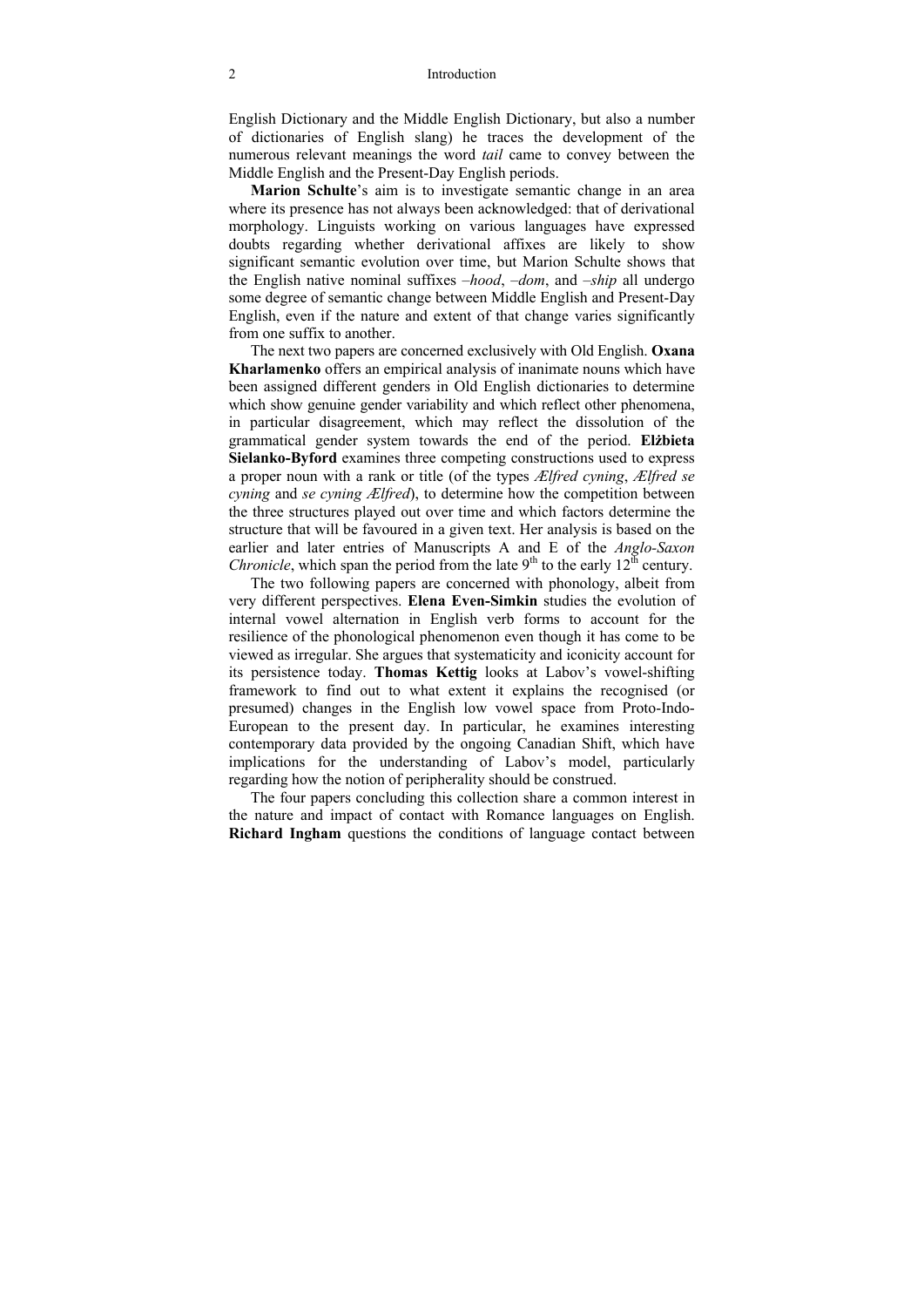French and English in post-Conquest England, arguing that there is considerable evidence for the continued use not just of written but also of spoken French in England in the  $13<sup>th</sup>$  and  $14<sup>th</sup>$  centuries, which helps explain the strength of French influence in that period and why that influence sharply declined shortly after, when users of French in England became fewer in number and less proficient. **Mareike Keller**, on the other hand, considers another type of bilingualism in the same period, that between English and Latin. Applying a model designed originally for present-day data, Myers-Scotton's Matrix Language Frame model, to macaronic sermons from the  $14<sup>th</sup>$  and  $15<sup>th</sup>$  centuries, she finds that for the most part the corpus confirms the validity and the predictive power of the model for historical data, even though some of the apparent idiosyncrasies of the corpus need to be accounted for. In particular, the pressure to write "correct Latin" in some social contexts might explain why Latin case marking is found where the model predicts its absence.

The last two papers of this collection are concerned not so much with the conditions of bilingualism in general as with the impact of French borrowings in specific lexical domains, though **Louise Sylvester & Imogen Marcus** take into account the question of code-switching in their analysis. They demonstrate how the Bilingual Thesaurus of Medieval England can be used to track the penetration of French vocabulary in Middle English texts pertaining to specific occupational domains, focusing especially on the sub-domains of metalworking and woodworking, and travel by water. Finally, **Julia Schultz**'s paper is also concerned with French borrowings, but at a much later date. She looks at the borrowing of French culinary terms in  $19<sup>th</sup>$  century English, showing that most of the items borrowed are still part of the English lexicon today and have only minimally adapted to the phonological, morphological and orthographical systems of English, even if many of them have seen their meaning change over time.

While the individual contributions featured here will doubtless be of interest to those working within the specific fields concerned, it is also hoped that the diversity of the topics and theoretical approaches illustrated by the papers in this collection, taken together, will serve to shed new light on some of the numerous shifts and turns which have marked the history of English, affecting the syntactic, morphological, phonological and lexical patterns which make up the language.

This book is dedicated to the memory of Xavier Dekeyser.

—THE EDITORS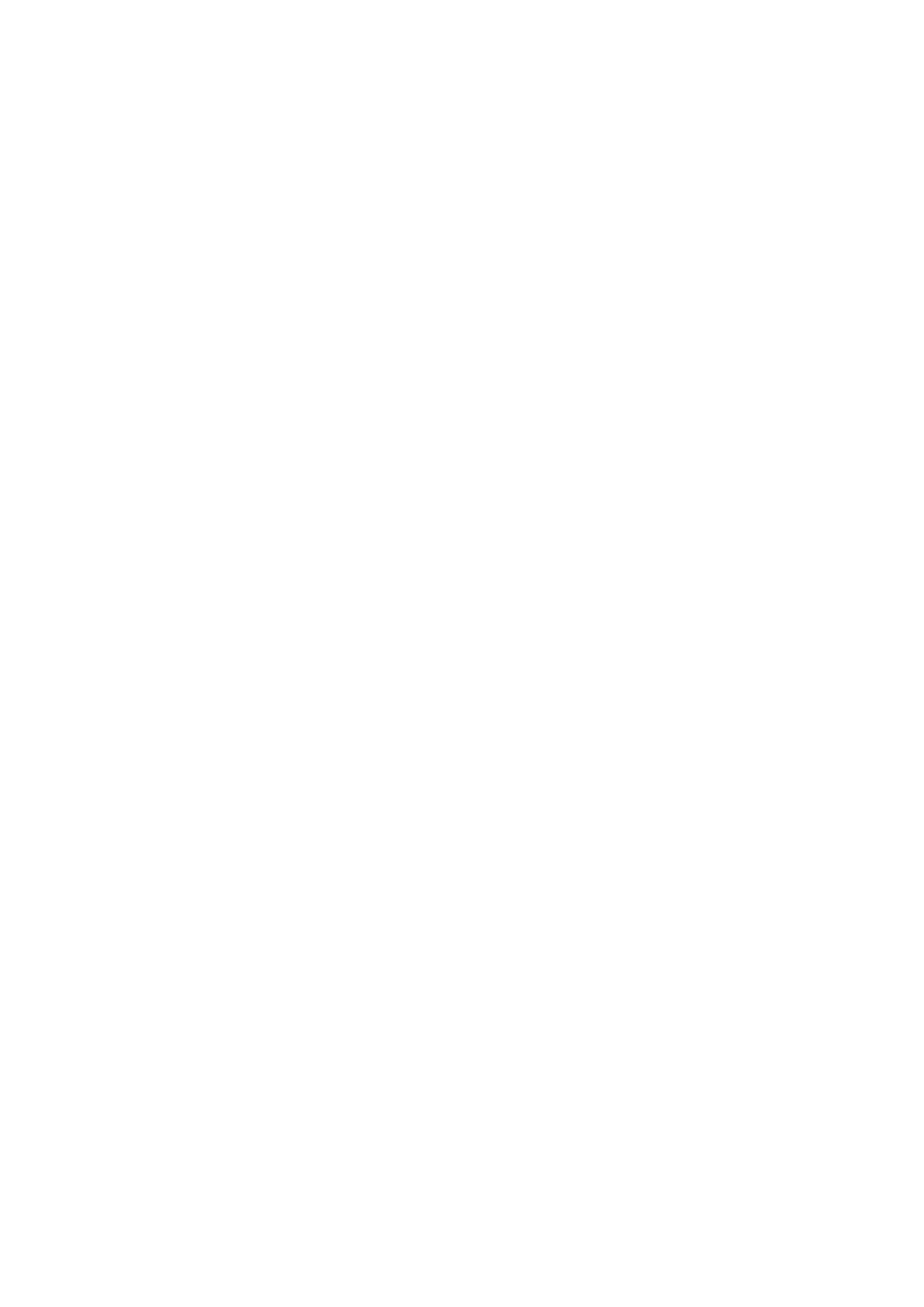# CHAPTER ONE

# WHY ENGLISH USES DIFFERENT QUANTIFIERS TO EXPRESS UNCOUNTABLE AND COUNTABLE MULTEITY AND PAUCITY: MUCH VS. MANY AND LITTLE VS. FEW<sup>1</sup>

# XAVIER DEKEYSER✝

"Non multa sed multum"

### **1. Introduction**

Quantifiers that express multeity or paucity can function either as pronouns or adnominal elements: *I cannot see much* vs. *I cannot see much light*. Seeing that this double syntactic function does not generally involve semantic differences, we prefer not to take it into account in this paper; for convenience' sake, most of the examples I have selected exemplify the adnominally used quantifiers.

### **2. How the concept of multeity is expressed in English**

**2.1.** The Old Germanic languages normally used a quantifier related to Pre-Germanic \**pelu* (cf. Greek *polus*); see OED sub *fele.* This root underlies Old English *fela*, Middle English *fele*; in Present-Day Dutch (*veel/vele*) and German (*viel/viele*) still occur as the most important multeity expressions.

l

<sup>&</sup>lt;sup>1</sup> I am very grateful to my colleague Fabienne Toupin (Tours), who volunteered to read my paper at the conference in Troyes in my absence. My thanks also go, once again, to my daughter Kris, who helped me bring the format into line with the requirements of the style sheet. Computers can be very tricky!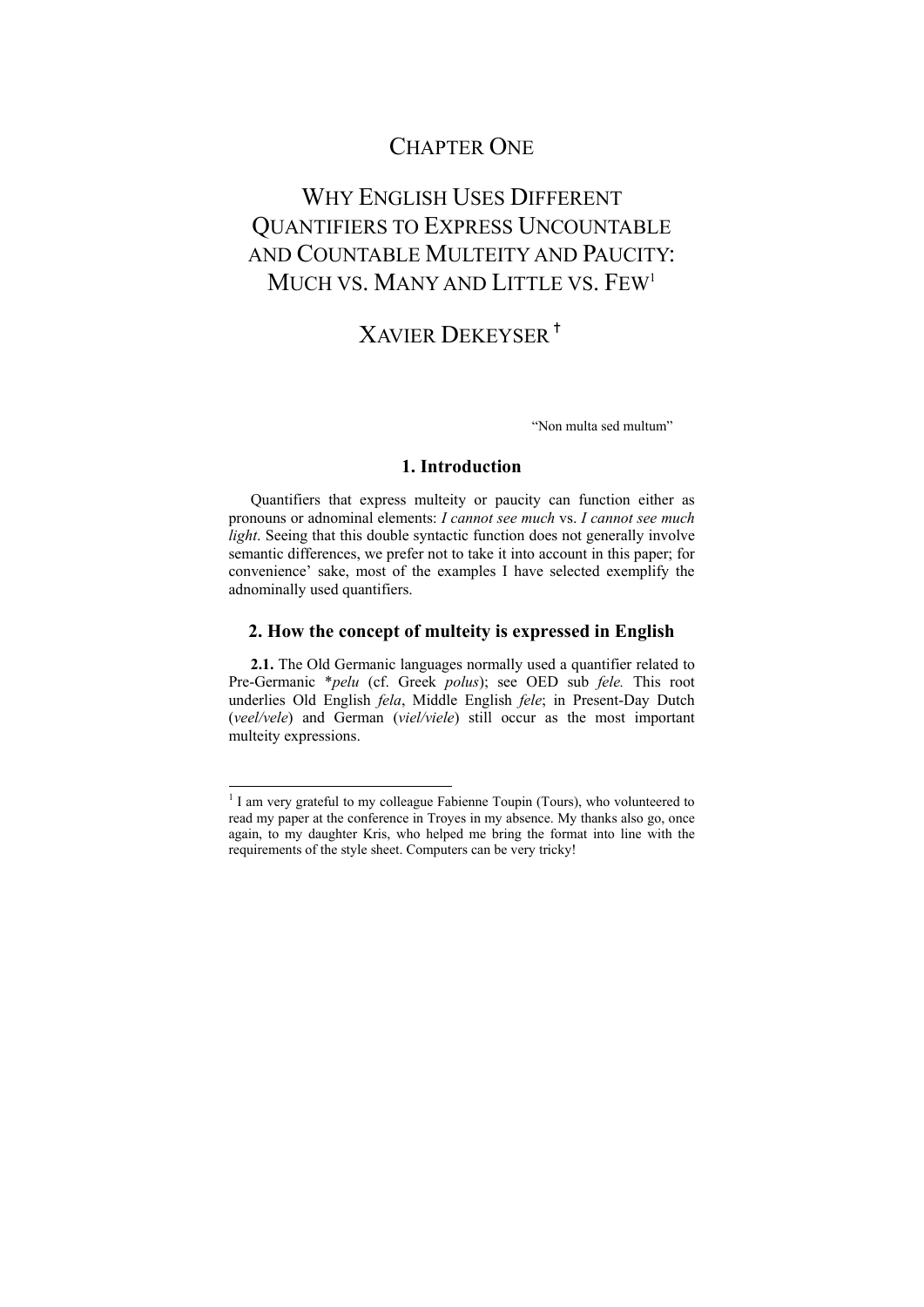It can be inferred from the great number of examples in the *Helsinki Corpus* that *fela,* expressing both countable and uncountable quantification, must have been very frequent in Old English discourse. It could be used as an indeclinable word, usually governing a following noun in the genitive, if any; see Bosworth 1898, 274 and Campbell 1959, 261.

(1) swa **fela** swa he habban wolde. (*Helsinki Corpus*: 850–950, Chron. A WS 74) as many (hostages) as he would have.

(2) Ne forlæt þu þæs blodes to **fela** on ænne siþ. (OED, c 1000 Sax. Leechd. II.208) Do not let too much blood on one side.

In Middle English *fele* was used either as a pronominal quantifier, sometimes governing a noun in the genitive (3), or as an adnominal element (4–5); in a few cases it was part of a doublet with *many,* as in examples (3–4), which proves both quantifiers to be (broadly) synonymous.

(3) Monie and **feole** oþre godere werke (gen.). (MED and OED, a 1225 *Lam.Hom*. 9) Many other good works.

(4) Þer beþ briddes mani and **fale.** (OED, c 1305 *Land Cokayne 95*) There are many brides.

(5) Hu **fele** pines ai sal þou fele. (OED, a 1499 (1325) *Cursor Mundi*  (Vesp.) 1 18268) Ay! How many pains you will feel!

The decreasing number of attestations in the MED for Late Middle English suggests that *fele* was falling into disuse. Actually, the last OED quotations date from the  $15<sup>th</sup>$  and early  $16<sup>th</sup>$  century. I will briefly address the question of the demise of this multeity quantifier (or lexical loss) in the last section of this paper.

**2.2.1.** In Modern English the usual quantifier to express the notion of multeity is *much,* used throughout the history of the language, together with *many***,** which is dealt with in 2.2.2 below.

Starting from Taylor's innovating approach to metonymy and metaphor (Taylor 1992, Chapter 7), it was argued in Dekeyser 1994, 289– 291 that the quantifier *much* originates in the EXTENT-MULTEITY schema.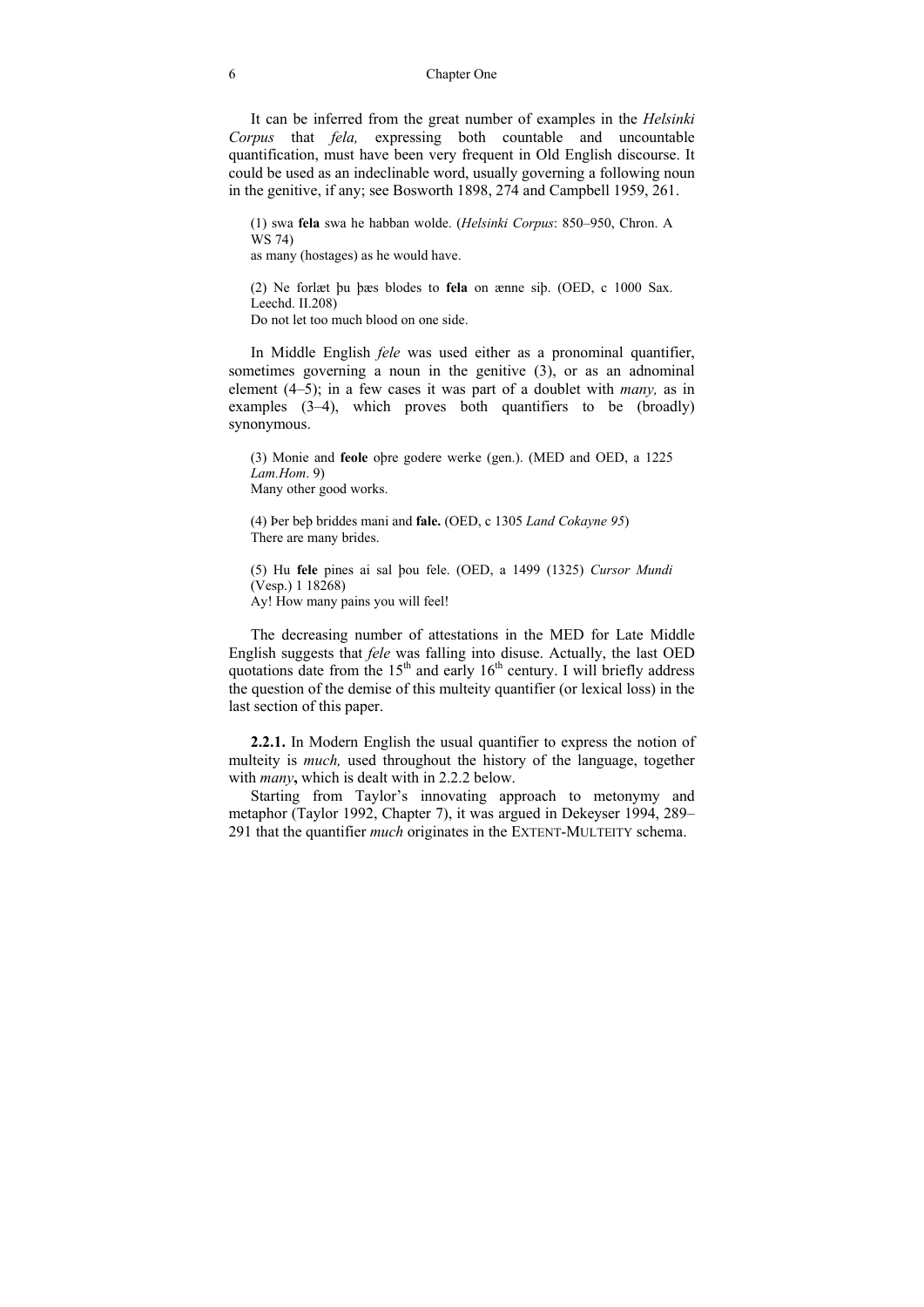Historically the prototypical meaning of this quantifier was "extent"; it derives from the Indo-European root \**meg‒*; see Greek *megalo–* with lengthened stem, or Gothic *mikils.* In Old English the usual form is *micel*  with assimilated /k/ (OED sub *michel*). It should be noted that *micel* continued to be used in Middle English as a morphological variant of  $much(e)$ ; however, this does not result in semantic divergence, so we do not need to take it into account.

Here are a few randomly selected citations:

(6) Þonon on anne **micelne** stan (OED: *michel*, c 825 in Burch *Cortul. Sax*. 1.542) from there on (to) a large stone.

(7) An **muchel** dune, þe hatte Syon. (MED, a 1200 (c1200) *Vices & V.* (1) 103/12) A large hill, which was called Syon.

(8) A **mychel** tre. (OED: *michel*, a 1400 *Cursor Mundi* (Trin. Cambr.) 1320) A big tree.

(9) In that cuntre arn two mounteynes, so **mechel** and so heye… (MED, a 1450 *Mandev.* (3) 11/6) In that country there are two mountains.... so big and so high...

Interestingly, the concepts of "extent" and "quantity" could be inextricably linked from the very beginning. Indeed, we can find numerous examples in the *Helsinki Corpus of English Texts*, the OED and Bosworth & Toller, where "extent" shades off into "multicity", or where the latter tends to be ascendant. In (10) the notion of *large/big* undoubtedly comes to the fore while at the same time the amount of light generated either by the sun or the moon is (covertly) involved.

(10) God geworhte twa **micele** leoht, þæt mære leoht to þæs dæges lihtinge, and þæt læsse leoht to þære nihte lihtinge. (B & T, *Gen.* I, 16) God made two great lights, the greater light for the day's lighting, and the smaller light for the night's lighting.

Conversely, the concept of multeity or quantity is prominently present in the following example:

(11) On þison geare on þære wucon Theophanie wæs anes æfenes swyþe **mycel** lightinge. (*Helsinki Corpus*, *Chron.* E 1050*‒*1150 WS/X248)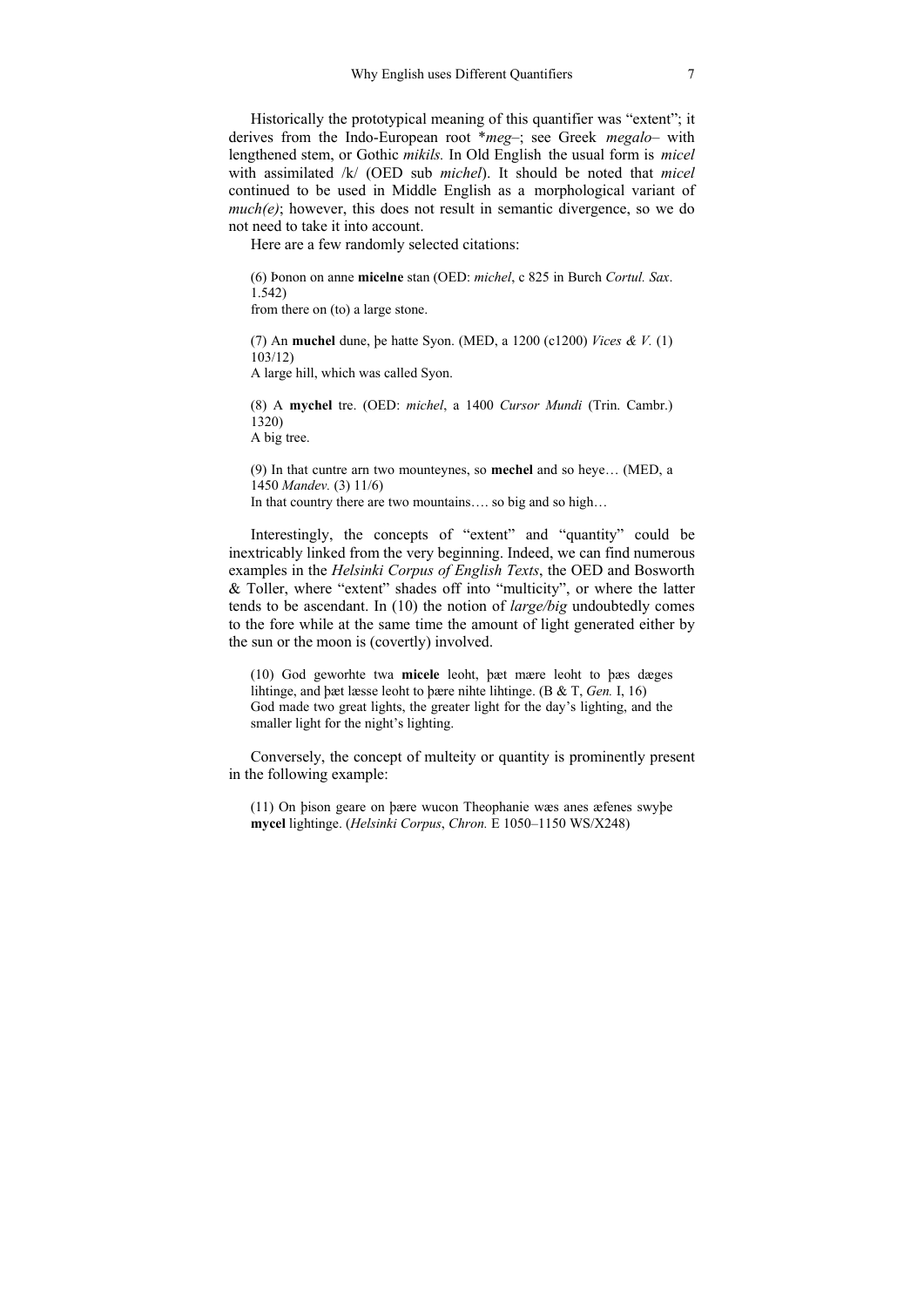#### 8 Chapter One

In this year in the week of Theophany (there) was very much (? great) lightning one evening.

The extent-multeity schema is also ideally instantiated in (12) from *Brut*:

(12) a1225 (? A1200) Lay. *Brut* 136: **Muche** lond he hem gef. He gave him a large piece of land  $\rightarrow$  He gave him much land.

Examples (11) and (12) are instances of metonymy: two contiguous concepts are associated. However, the more the literal meaning of "extent" recedes into the background, the more the logical domain of "multeity" as a metaphor comes into play. As usual, there is a twilight zone between these two domains.

(13) ... wæs swa swiþe ungemetlice **mycel** wind. *(Helsinki Corpus* & MED, a 1121 *Peterb.Chron.* (LdMisc 636) ... was in the same way excessively much/strong wind.

(14) Ge sawaþ **micel** sæd and ripaþ litel. (Latin: *sementem multam*) (B & T, *Deut*. 28, 38) You sow much seed and reap little.

(15) Þa wæs geworden **mycel** stefn of heofonum. (B & T, *Blickl. Homl*. 145, 14) Then there was/sounded a loud voice from heaven.

Ever since Early Middle English, *much,* either as an adnominal quantifier or a pronoun, has been the typical quantifier to express "multeity" in a variety of more or less related meanings; see OED sub *much.*

When *much* is used with collective nouns, the concept of "a large" number" emerges: such nouns refer to entities that usually consist of a number of discrete items. There are a lot of examples throughout the Old and Middle English periods: *micel shiphere* ("large or numerous fleet", *Helsinki Corpus*: Chron. A, 850–950 WS 98), *micel here* ("numerous multitude, army", Ibid.), *micel folc* ("many people", Ibid.), *swa much folc* ("so many people", MED: a 1225 (? A1200) Lay. *Brut* 53 29), *myche puple* ("many people", Ibid.: c 1425 *Bible SNT (1) Deeds11.24).*  Typically, the notion of "extent" is underlyingly present in all of these examples: LARGE is NUMEROUS; *micel here*, "a numerous army", basically conceptualizes "extent", as such an army is large in area.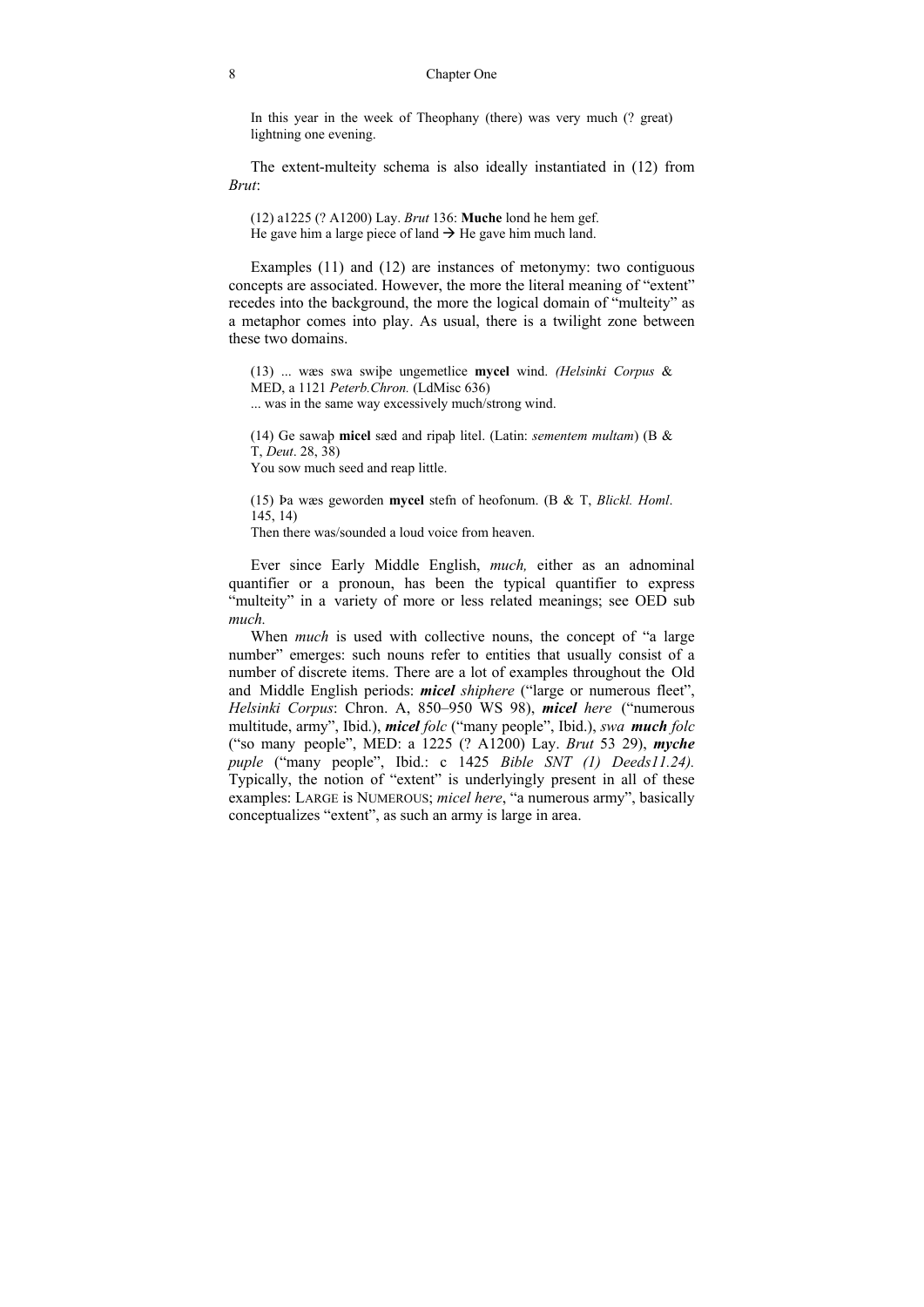As a quantifier associated with "number" *much* also used to combine with plural nouns: *mycele tacna* (*multa signa*, "many signs", B & T 683: Jn. Skt. II, 47), *muche moncum* ("many monks", MED: a 1225 (? A1200) Lay. *Brut* 23204), *much horrible deeds* (OED: 1532 T. MORE *Confut. Tyndale* in *Wks*. (1557) 714), *much other guests* (OED: 1664 Pepys *Diary*  17 July). It is arguable that *much,* or its Old English ancestor *micel*, originated in phrases with collective nouns in which the extent-multeity schema is realized and was then analogically extended to plural nouns as well. In this context it should be noted that in Middle English phrases with the unmarked plural *thing* were particularly common, as in the following example from Chaucer:

(16) Ye han seyd **muche** thyng right wel. (MED, c 1395 Chaucer *CT. Fri* D 1273) You have said many things right well.

It can be inferred from the data in the OED sub *much,* 3a and 2e (the OED describes it as "archaic" and "nonstandard") that there was an increasing constraint on the use of the multeity quantifier *much* with collective nouns and nouns in the plural in Early Modern English. This also appears from the large-scale surveys of  $18<sup>th</sup>$  and  $19<sup>th</sup>$  century grammatical prescriptivism in Leonard 1929 and Dekeyser 1975. Indeed, *much* with a collective noun or a plural noun was mentioned nowhere by these grammarians, obviously because this structure did not occur in actual standard usage. And this leads us to the next section dealing with *many.*

**2.2.2.** Due to this constraint on *much, many,* which had been in use since Old English to express the concept of "numerous", became the universal marker of countable multeity in Modern English. This quantifier occurred in most Germanic languages as well; see OED. In Present-Day Dutch it appears as *menig*; it is mostly used with a singular noun: *menig boek* ("many books") and is virtually confined to formal written language.

Unlike *much*, *many* (Old English *manig*) has always expressed number. Syntactically, this quantifier occurred with plural nouns (17–18) or even a singular noun as in (19) and (20).

(17) Þæt he sende Agustinum & oþre **monige** munecas mid hine. (OED sub *many*, a 900 tr. *Beda's Hist.* I. XIII. 54) That he sent Augustine and many other monks with him.

(18) ... and drenshede **meny** townes. (MED, a 1387 Trev. *Higd.* 7. 411) …. and flooded many towns.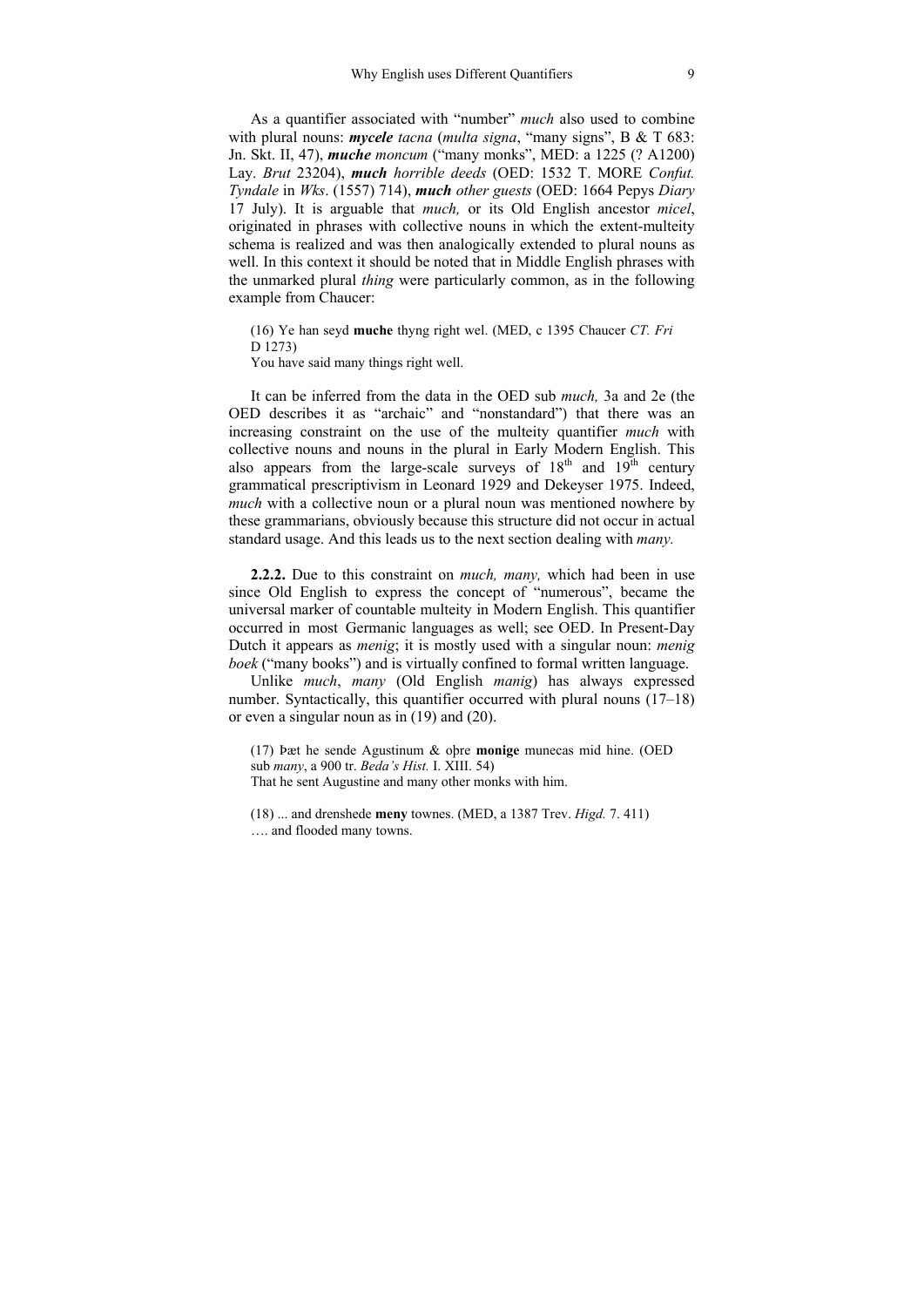#### **Chapter One**

(19) bæt Estland is swybe mycel  $\&$  bær bib swybe manig burh. (OED, c 893 K. Aelfred Oros. I, i, & 23.) The Estland is very large and there is many a fortified place.

(20) Affrikk ... es be tober parti. Mani cuntre ber-in es. (MED, a 1400  $(a1325)$  *Cursor* 2111) Africa ... is the other part. There are many countries in it.

In the course of Middle English, the phrase  $many + singular$  noun was gradually replaced by the present-day structure with an indefinite article; the OED only has a few quotations for the use with a singular noun in Late Middle English, while there seems to be only one attestation for Modern English. Example (21) below is one of the first occurrences with the article that we have come across:

 $(21)$  Ich aue hy go mani amyle. (MED, c1300 *Horn* (Ld) 66/1215) I have gone many a mile.

### 3. How the concept of paucity is expressed in English

**3.1.** As we have seen in the previous section, we can accurately trace the semantic development of the extent-multeity schema in Old English and Early Middle English. Mutatis mutandis, this also holds for the emergence of *little* as a paucity quantifier.

Again we start from a semantic schema: SMALL IN SIZE-SMALL IN QUANTITY. Both meanings are attested as early as Old English. On the analogy of *much*, we regard "small in size" as the prototype, from which the concept of paucity is derived. Here are a few examples for the logical domain "small in size" both for Old English (22–24) and Middle English  $(25-26)$ :

 $(22)$  Se lytla finger. (B & T, L. Alf. 60) The small/little finger.

(23) On swa **lytlum** fæce. (B & T, Lk. Skt. 12,32) On so small a space.

(24) Se nowent rihte bæt lytle ærene scip be wibhindan bam maran scipe gefæstned wæs. (OED, Wærferd tr. Gregory Dialogues (Corpus Cambr.) 1900 iv.lix. 347)

The sailor steered the small brazen ship that was fastened to the bigger ship at the back.

 $10$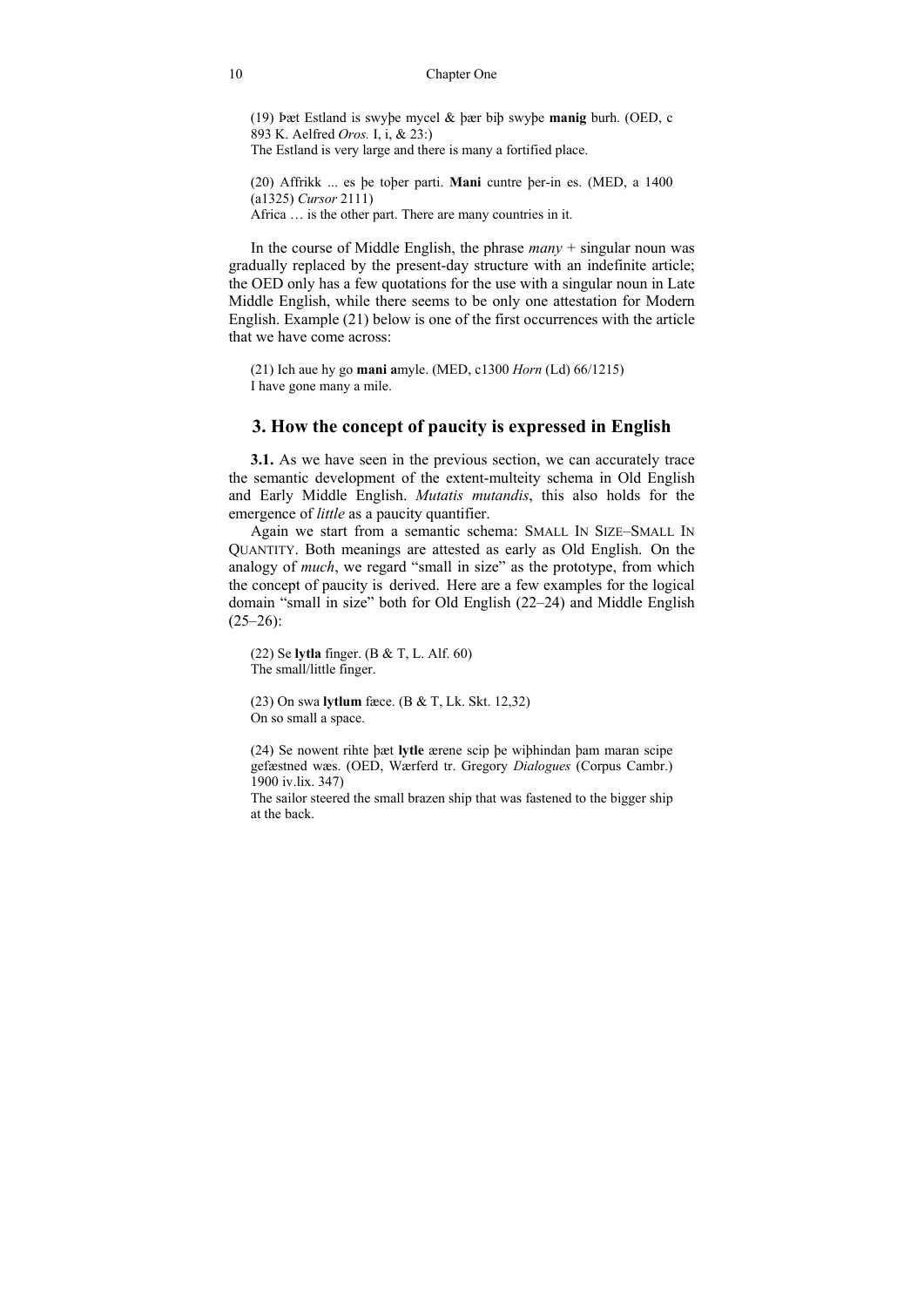(25) On Cornwale syndon vii lutle schire. (MED, a 1300 Hundreds Engl.  $(Jes-0 29) 36$ In Cornwall there are vii small shires

(26) A little hill Man calles mont oliuete. (OED, a 1400 (a1325) Cursor *Mundi* (Vesp.) 1. 14939) A small hill that people call Mount of Olivet.

As pointed out at the beginning of this section, we can, once again, draw on interesting contextual evidence to demonstrate that the shift from "small" to "little" (not much) is a gradual one. To begin with, we will take a quotation from the *Anglo-Saxon Chronicle* (Laud), anno 1106:

 $(27)$  ... he (i.e. se steorra) was litel gebuht and deore, ac se leoma be him fram stod wæs swibe beorht. (OED)

... it seemed to be small and dark, but the beam of light that shone from it was very bright. (see Garmonsway 1972, 240)

The OED and the MED (sub *litel)* interpret *litel* as "small in size". However, in my opinion, the context also suggests the concept of "little" (not much): the light is dark as contrasted with the bright beam shining from it: SMALL is LITTLE.

Gradience is also clearly involved in the following example:

 $(28)$  pæt **Ivtle** bæt he erede, he erede mid horsan,  $(B & T, Ors, i, I)$ The little that he ploughed, he ploughed with horses.

As contiguity between two domains is involved here, examples (27) and  $(28)$  are instances of metonymy. See also  $(12)$  above  $(m \vee c \vee c)$  and the comment added.

In the following examples from the OED the metaphorical dimension is reached, with the literal (prototypical) meaning fading away or disappearing entirely:

(29) Ac ic secge get bæt me ne bynch nauht lytel good bisses andweardan lifes gesælba, ne eac nauht lytel yfel ungesalba. (OED, King Aelfred tr. Boethius De Cons. Philos. (Otho) (2009) I. xxviii. 515)

But I say further that it does not seem to me at all that the joys of this present life are a small good / not very good (literally "little good"), nor that its miseries are a small evil / not very evil (literally "little evil").

(30) God wimman (sic) scæ wæs, oc scæ hedde litel blisse mid him. (? a 1160 Anglo-Saxon Chron. (Laud) (Peterborough cont.) anno 1140) She was a good woman but she enjoyed little happiness with him.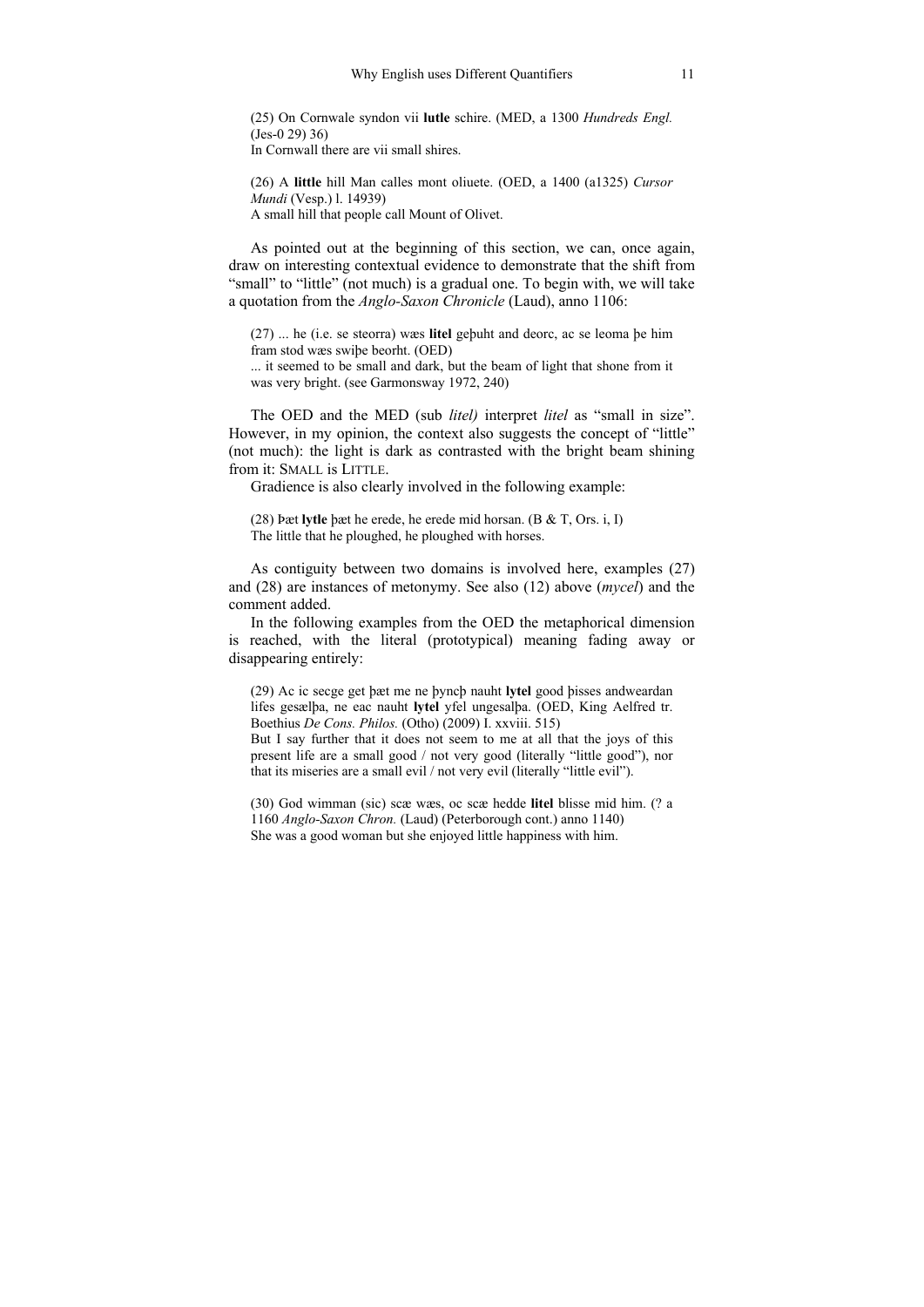#### 12 Chapter One

(31) Of Þe whiche Þinges our **litel** konnynge migte nougt take knowleche. (a 1387 J. Trevisa tr. R. Higdin *Polychronicon* (St. John's Cambr.) (1865)  $I.5$ 

Of which thing our little wisdom may not take knowledge.

**3.2.** The domain of quantity, or lack of it, can also imply number: SMALL = NOT NUMEROUS. Hence it is not surprising that *little* also occurs with collective nouns (32*‒*33) or even nouns in the plural, just like *much* (32*‒*36); see above. The OED, once again, stigmatizes such use as colloquial or nonstandard.

(32) Þemperour ... Wille hunnte to morwe ... Wiþ **litel** folk & nought wiþ miche. (OED, c1330 (c1300) *Guy of Warwick* (Auch) l. 2468) The emperor  $\ldots$  will hunt tomorrow  $\ldots$  with few people  $\&$  not with many.

(33) Cleomenes... With **litel** peeple made his foon to flee. (OED, ? a 1439 LYDGATE tr. *Fall of Princes* (Bodl. 263) V. l. 332) Cleomenes ... chased away his enemies with few people.

(34) Þa nolde he him geceosan welige yldran. Ac þa þe hæfdon **lytle**  worldspeda. (OED, *Blickling* Homilies 23) He did not choose wealthy parents, but those who had few (little?) goods.

(35) No manner of shame that a head should be uncovered that has so **little** brains in it. (OED, 1735 LORD B – *Let*. 13 Sept. in Swift *Lett*. 1768 40)

(36) They had a real desire for evangelism, but very **little** resources. (OED, 2013 *Church Times* 29 Nov. (Gen. Synod Suppl.) 4/5)

In this context it should be mentioned that *less,* which can function as the comparative form of *little*, and is historically related to Old English *læs*  with partitive genitive, was and still is sometimes used with plural countable nouns; *mid læs worda*, "with less (of) words" (OED, c 888 AELFRED tr. Boethius *De Consol. Phil*. xxxv. §5, 6); *lesse faults* (OED, 1580 J. LYLY); *less restrictions* (OED, 1971 *Guardian* 16 Dec.). Quirk (1985: 263) observes that the tendency to use *less* instead of *fewer* is "often condemned."

Overall, just as with *much*, the use of *little* with countable reference has never been firmly established in the grammar of Standard English, and the observation about *much* and prescriptivism at the end of & 1.2.1. above also holds for *little,* which means that once again a different quantifier is required.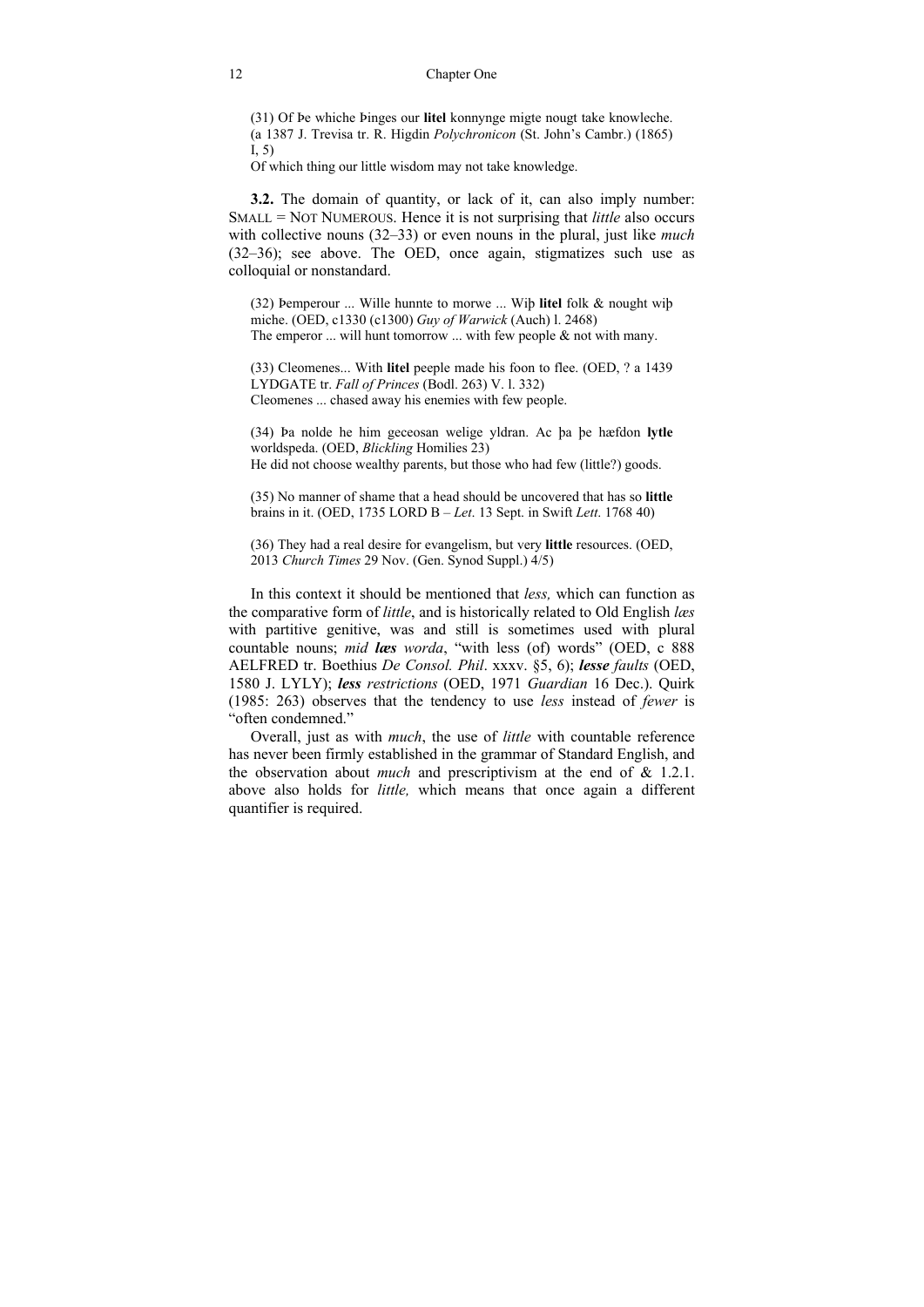**3.3.** *Few* is the quantifier used in English to express paucity with countable reference: NOT MANY. As a common Germanic quantifier it occurred as *feawa* as early as Old English. A few quotations may suffice here:

(37) Hit him þuhte **feawa** daga. (OED, Gen. 28.20) It seemed to him few days.

(38) Mid **fæu** men. (OED, 1154 *Anglo-Saxon Chron*. (Laud) a 1138) With few men

(39) With words **fewne**. (OED, c 1140 *York Myst*. xxi.78) With few words.

(40*)* Man that is borne of a woman, is of **few** days. (OED, *Bible* (King James) Job xiv. 1)

### **4. Multeity and paucity: The interface**

The use of the indefinite article gives *littl*e and *few* a slightly positive meaning: some, but not very many. Semantically these quantifiers occupy an in-between position, yet markedly closer to paucity than multeity.

| Paucity | <b>Limited multeity</b> | <b>Multeity</b> |
|---------|-------------------------|-----------------|
| Little  | a little                | Much            |
| ew      | tew                     | manv            |

Table 1-1: Multeity and paucity

Here are a few examples for *a little* (41*‒*43) and *a few* (44*‒*45):

(41) Nu hæbbe ic her **an lutel** ele þæt ic wolde þærmide lacnian þam Godes freond. (OED, lOE *St. Nicholas* (Corpus Cambr.) (1997) 92) Now I have a little oil here with which I would heal the friend of God.

(42) **A lutel** ater bitteret muchel swete. (OED, a 1225 (\*? Old English) *MSLamb.* in R. Morris *Old English Homilies* (1868) 1<sup>st</sup> Ser. 23) A little bile makes much sweetness bitter.

(43) **A little** naturall philosophie ... doth dispose the opinion to Atheisme. (OED, 1598 BACON *Ess.* F. 25)

(44) Þe kyng with **a fewe** men hym-self flew at the laste. (OED, 1297 *R. Gloucester's Chron*. (1724) 18) In the end the king himself fled with a few men.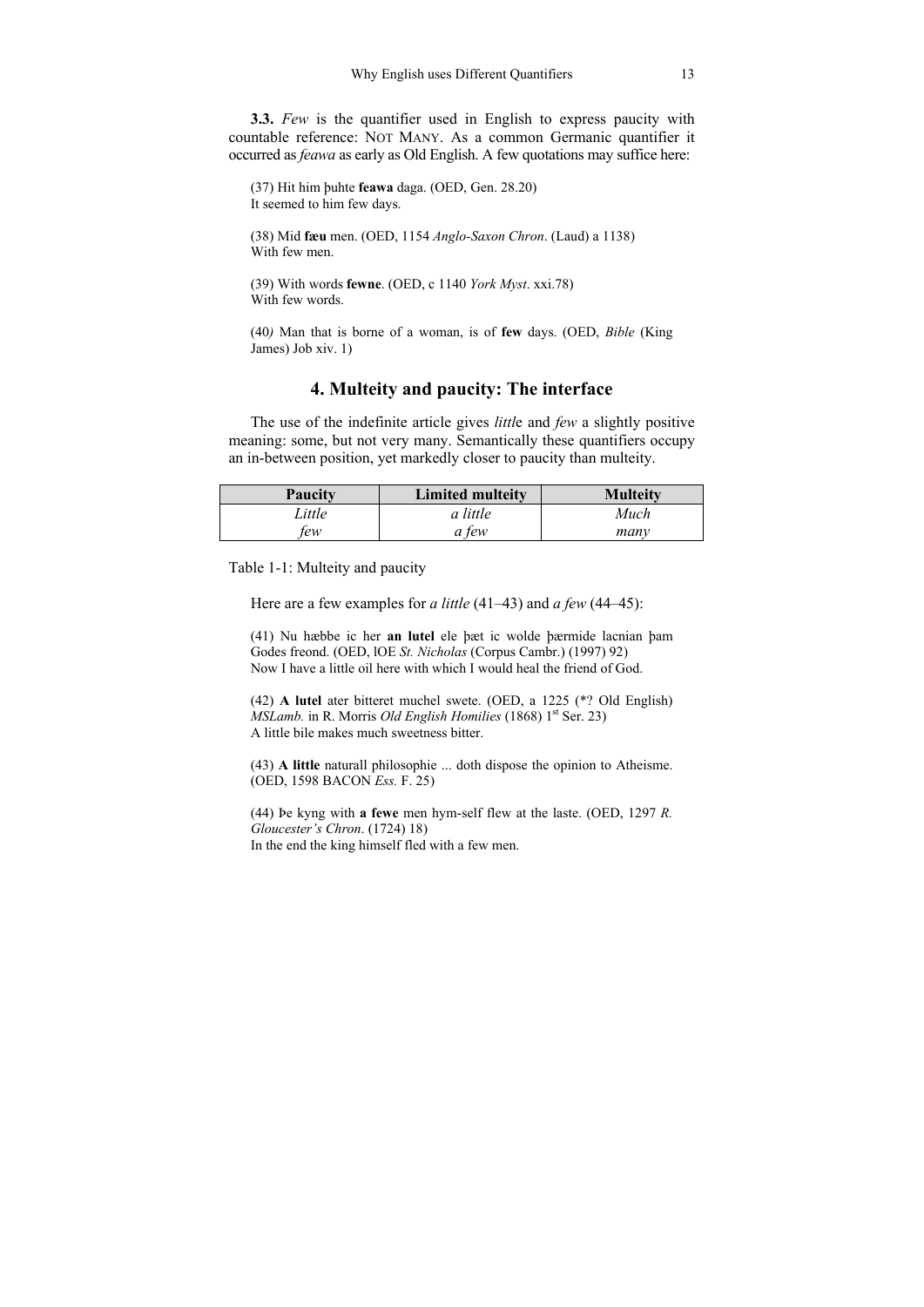#### 14 Chapter One

(45) I pray you let me now and then have **a few** lines from you. (OED, 1550 Sir R. Morysine *Let.* 17 Dec. in Tytler *Edw. VI* I. 345)

It should be pointed out here that the use of the indefinite article has a similar effect in some other languages, notably *un peu* in French, *een weinig* in Dutch or *ein wenig* in German. The question why the expression of limited multeity can be achieved through the use of the indefinite article is outside the scope of this paper.

### **5. Conclusion**

Old English *fela,* a common Germanic quantifier, got lost in the course of Late Middle English. With *much* developing its full potential as a multeity expression, it is plausible to ascribe this loss to semantic rivalry, and eventually redundancy.

The key idea of this paper is the EXTENT – QUANTITY schema. Both *much* and *little* are semantically grounded in the logical domain of "extent": LARGE = MUCH and SMALL = LITTLE (not much). Via the processes of metonymy and, more importantly, metaphor, the concepts of multeity and paucity gradually developed. Given their semantic roots, these quantifiers tended to be associated with uncountability. However, theoretically speaking, both countable and uncountable reference could be involved here as well. Indeed, *much* and *little* did occur in a countable context for a long time, but then they fell into disuse in more recent standard Modern English, which may be due to the availability of specific countable quantifiers: *many* and *few*.

All these data taken together account for the use of different quantifiers in English to express uncountable and countable reference.

QUOD ERAT DEMONSTRANDUM.

### **Bibliography**

#### **Source Material**

Bosworth, Joseph and T. Northcote Toller, eds. 1898. *An Anglo-Saxon Dictionary*. London: Oxford University Press. (B & T)

*Helsinki Corpus of English Texts*. 1991. Helsinki: Department of English: University of Helsinki. (*Helsinki Corpus*)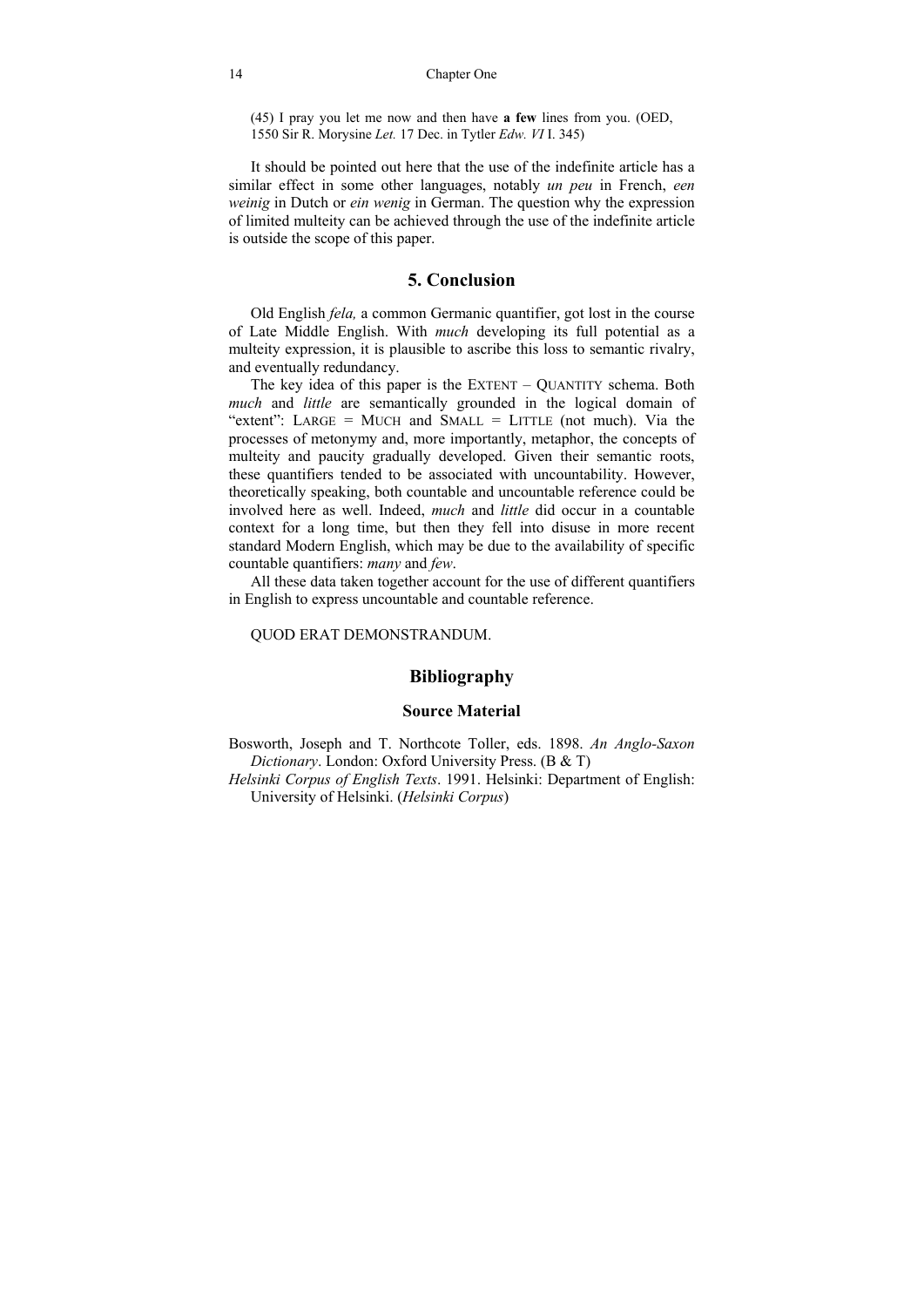- Mc Sparren, Frances et al., eds. 2006. *Middle English Dictionary Online.* Ann Arbor: Humanities Text Initiative – University of Michigan. (MED)
- Murray, J. A. H. et al., eds. 1989. *The Oxford English Dictionary Online*. 2<sup>nd</sup> ed. Oxford: Clarendon. (OED)

#### **Other References**

- Campbell, A. 1959. *Old English Grammar*. London: Oxford University Press.
- Dekeyser, X. 1975. *Number and Case Relations in 19<sup>th</sup> Century British English. A comparative study of grammar and usage*. Antwerpen & Amsterdam: Uitgeverij De Nederlandsche Boekhandel.
- Dekeyser, X. 1994. "The multal quantifiers and their analogues: a historical lexico-semantic analysis." *Leuvense Bijdragen tijdschrift voor Germaanse filologie* 83: 289*‒*299.
- Garmonsway, G. N. 1972. *The Anglo-Saxon Chronicle*, translated and edited by G. N. Garmonsway. London: J. M. Dent & Sons Ltd.
- Leonard, S. A. 1929. *The Doctrine of Correctness in English Usage: 1700‒1800*, University of Wisconsin Studies in Language and Linguistics 25. Madison: University of Wisconsin.
- Taylor, John R. 1989. *Linguistic Categorization: prototypes in linguistic th*e*ory*. Oxford: Oxford University Press.
- Quirk, R. et al. 1985. *A Comprehensive Grammar of the English Language*. London and New York: Longman.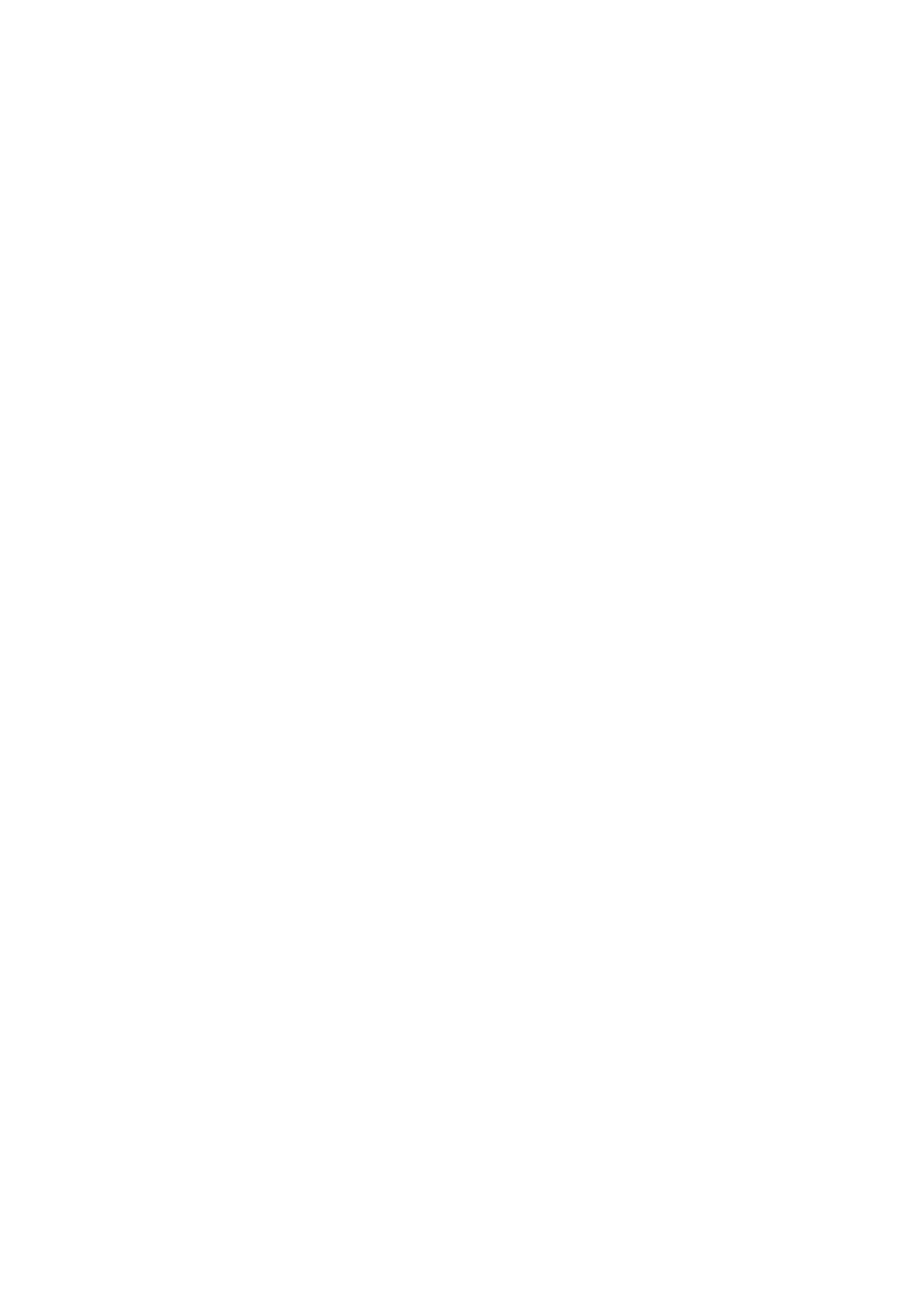### CHAPTER TWO

# ON THE METAPHOR-METONYMY INTERFACE IN ZOOSEMY: THE CASE OF *TAIL*<sup>1</sup>

## ROBERT KIEŁTYKA

### **1. Introduction**

The major objective of this paper is to cast further light on the intricacies of zoosemic metaphorics in English. Thus in the text that follows I will examine a subtype of zoosemy where lexical items that serve to name animal body parts undergo the processes of metaphorisation and metonymisation and are used either with reference to human beings or to actions typically performed by human beings. This subtype of zoosemy will be interpreted as the interface (in the spirit of Goossens' (1990) metaphtonymy) between a general metaphorical schema that may be formulated as <(PART OF) HUMAN BEING/ACTION PERFORMED BY HUMAN BEING IS (PERCEIVED AS) (PART OF) ANIMAL> and the metonymic mapping that may be formalized as (PART OF) HUMAN BEING FOR ACTION PERFORMED BY HUMAN BEING.<sup>2</sup>

-

<sup>&</sup>lt;sup>1</sup> The author of the paper would like to express his gratitude to two anonymous reviewers and the editors of this volume for many insightful comments and suggestions that have been incorporated into the body of the text. The methodological framework adopted in this paper is one proposed by Lakoff and Johnson (1980) and followed by a number of other cognitive linguists, e.g. Kövecses (2002). The term *zoosemy* was coined by Rayevska (1979) and propagated by Kleparski (2002).

 $2 \text{ In this paper I use the convention of marking conceptual metaphors with small }$ capitals and enclosing them in  $\leq$ ...> characters, while conceptual categories/domains, features and conceptual metonymies are marked with small capitals without <…> characters.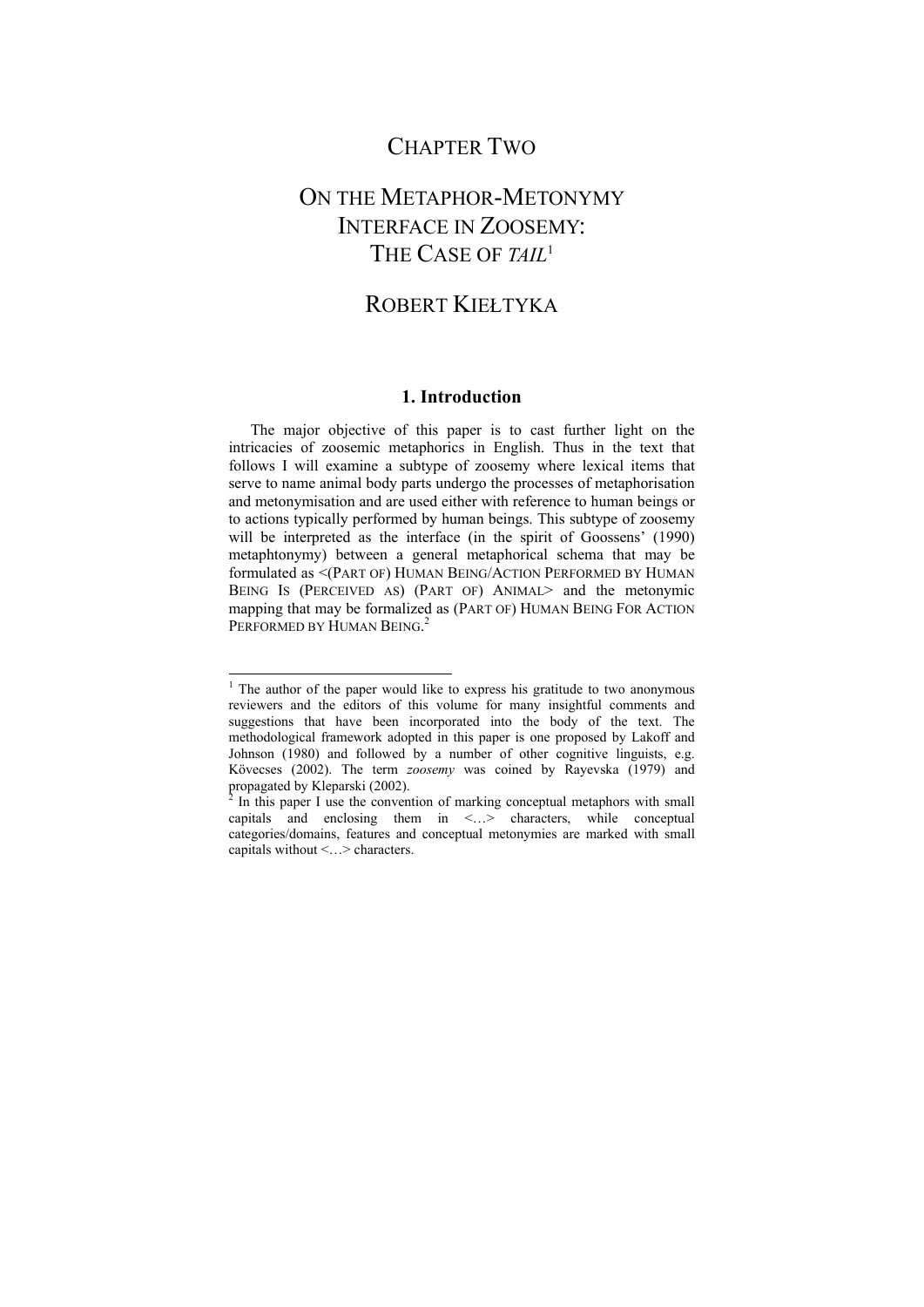### **2. Zoosemy as Metaphor-Metonymy Interaction: An Overview**

This paper is meant to offer a sample of an in-depth examination of a subtype of zoosemy which may be said to lie on the border between metaphor and metonymy: either because it is understood as an outcome of a metonymic projection of a sense acquired as a result of a conceptual animal metaphor (GCM), or, conversely, because it is interpreted as a case where metaphorisation is complemented by broadly understood metonymisation.<sup>3</sup> Specifically, I hope to be able to show that those lexical items that are primarily employed to name animal body parts frequently undergo the process of metaphorisation and come to be used with reference to human beings, and thus may be said to embody the general schema that may be formulated as <(PART OF) HUMAN BEING/ACTION PERFORMED BY HUMAN BEING IS (PERCEIVED AS) (PART OF) ANIMAL>. Furthermore—through the metonymic projection (PART OF) HUMAN BEING FOR ACTION PERFORMED BY HUMAN BEING—those same lexical items are employed to depict certain actions performed by human beings.

Thus, as hinted above, one may posit the operation of a special subtype of zoosemy whereby nouns—used literally as names of animal body parts—are, through the working of animal metaphor, used to name human body parts and, further (by metonymic projection) come to be employed with reference to human beings of mostly objectionable or intolerable appearance, behaviour or character. For example, the Polish complex noun *świński ryj* "pig's snout" is—through the mechanism of zoosemy employed secondarily as a contemptible appellation denoting a person's face, not infrequently with more general aesthetic, behavioural and/or moral connotations. However, *świński ryj* "a person's face" may—by means of metonymic projection—be applied to a contemptible or aesthetically unattractive human being, as in the sentence *Ile/u świńskich ryjów przyszło na przyjęcie?* "How many pig's snouts came to the party?" In the latter case, *świński ryj* "a contemptible or aesthetically unattractive human being" is an example of metonymy (or synecdoche), because the whole individual human being is referred to by his body part, or—in cognitive terms—reference to one and the same conceptual domain or, to be even more specific, the same ICM is made: that of (unattractive, objectionable or contemptible) HUMAN BEING. 4 On the other hand, in

l

<sup>&</sup>lt;sup>3</sup> Great Chain Metaphor (henceforth GCM) is discussed in detail by Lakoff and Turner (1989), Krzeszowski (1997), Kövecses (2002) and Kiełtyka (2008, 2016). 4

<sup>&</sup>lt;sup>4</sup> The notion of *Idealized Cognitive Model* (henceforth ICM) was proposed by Lakoff (1987) for whom a domain is any kind of conceptualization underlying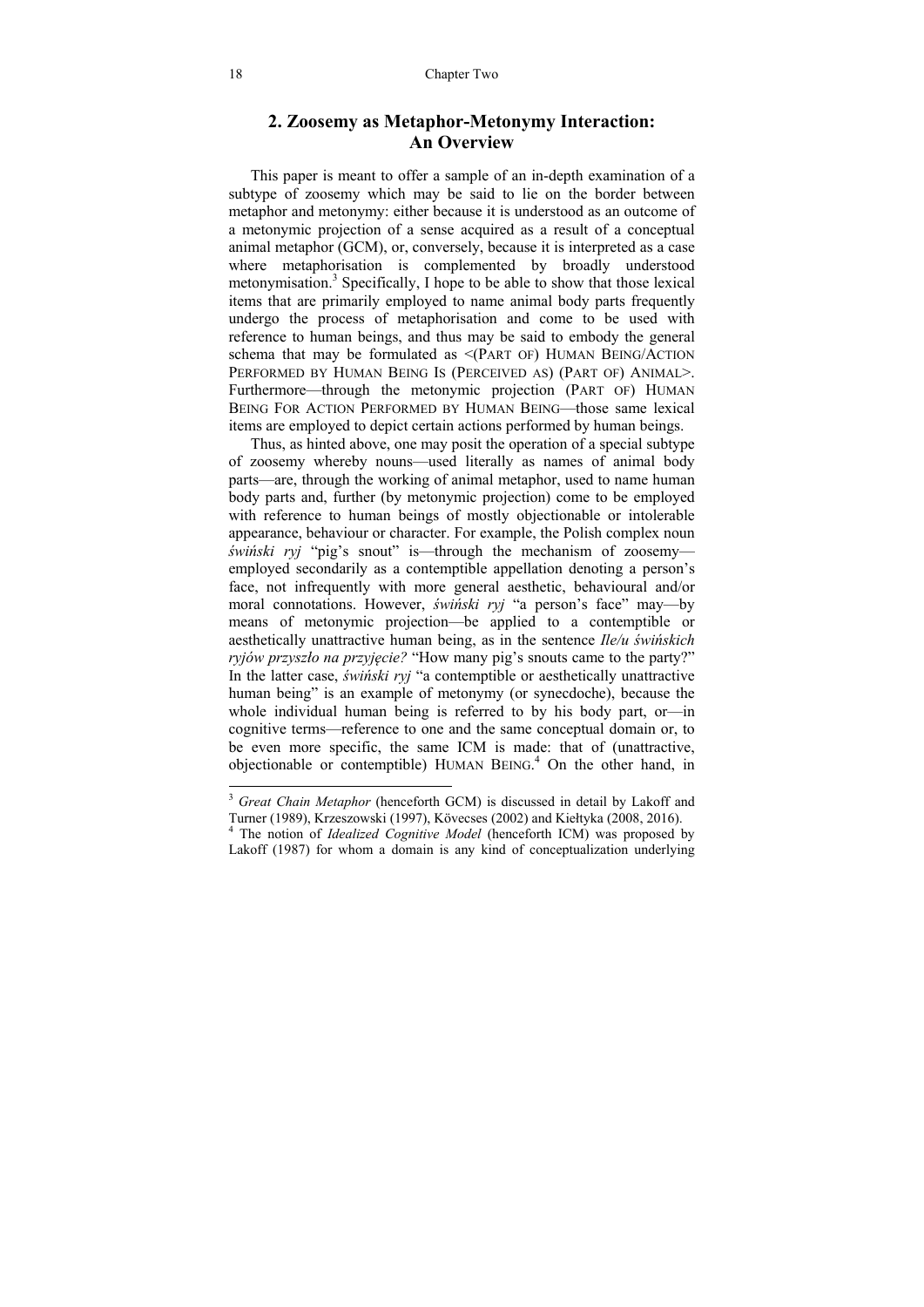colloquial Polish *d\*\*upa wołowa* "cow's arse" is employed in the evaluatively loaded sense "a helpless/inadequate person", and as such may be said to involve the mechanics of the conceptual metaphor <HUMAN BEING IS (PERCEIVED AS) (ANIMAL) BODY PART>.<sup>5</sup>

In contemporary English slang usage, *turtleneck* or *turtle head—*by means of zoosemic extension—metaphorically stands for "An uncircumsized penis", e.g., *No baby, I'm not sporting a turtle neck, I'm Catholic.* (see Urban Dictionary<sup>6</sup>), while both English *ponytail* "a type of hairdo" (e.g. *to tie one's hair in a ponytail*), and Polish *koński ogon* "a type of hairdo" (e.g. *związać włosy w koński ogon* "to tie one's hair in a ponytail") are based on the metaphorical relation where a human body part is perceived as the animal (horse's) body part. In other words, the underlying schema set to work for this type of zoosemy may be be formulated as **<**(PART OF) HUMAN BEING IS (PERCEIVED AS) (PART OF) ANIMAL**>**. 7

On the other hand, in the case of Polish *kurzy/ptasi móżdżek* "a bird's brain", metaphorically used in the sense "a person's (retarded) brain", as well as *barani łeb* "a ram's head", metaphorically interpreted as "a person's head", both of which—through metonymic projection—are used in the extended sense "a stupid person", the underlying relation involved takes a slightly different form. Namely, the pattern that may be phrased as <(PART OF) HUMAN BEING IS (PERCEIVED AS) (PART OF) ANIMAL> represents the mechanism of conceptual metaphor, while the mapping PART OF HUMAN BEING FOR KIND OF HUMAN BEING shows the working of conceptual metonymy.

One of the most interesting examples of semantic change in English based on the metaphor-metonymy interface discussed here is that of *trundle-tail*, whose literal meaning (1486>1820) may be defined as "a dog

-

semantic structures, whereas the ICM is the idealized model of bringing a certain structure to reality. The classification of the so-called *content metonymies*, in which specific relationships are characterized by certain conceptual content, offered in Kövecses and Radden (1998), Radden and Kövecses (1999) and Kövecses (2002) results from the assumption that human knowledge about the world is organized by structured ICMs, which are perceived by people as wholes and parts.

<sup>&</sup>lt;sup>5</sup> The convention of double asterisks is used to break the sequence of letters that make up words which may justifiably be considered vulgar. 6

See http://www.urbandictionary.com/define.php?term=turtleneck&defid=400 8039, accessed on 16 September 2016.

<sup>7</sup> Polish *kucyk* "pigtail" is also based on the schema <(PART OF THE) HUMAN (BODY) IS (PERCEIVED AS) ANIMAL.